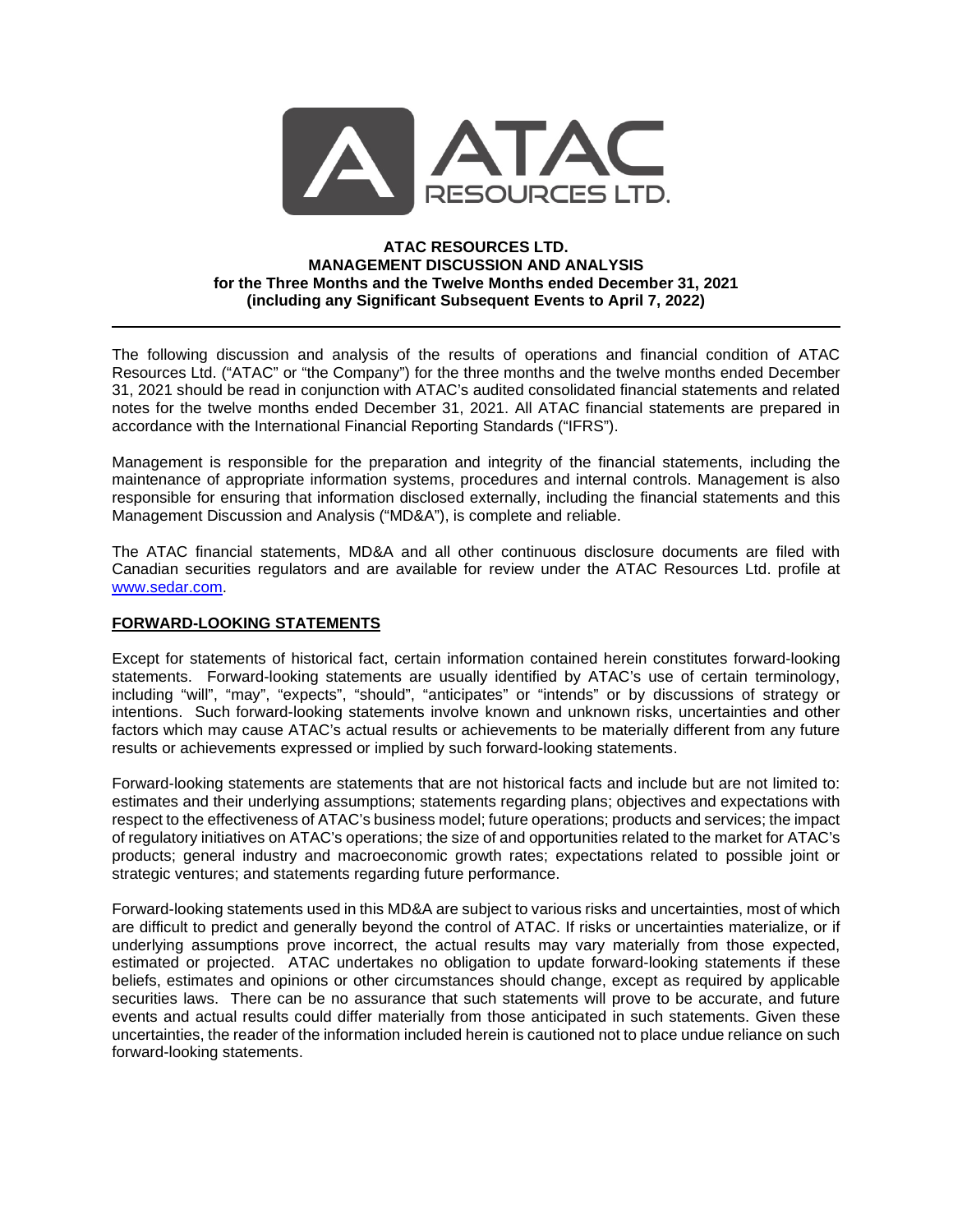# **CAUTIONARY NOTE TO US READERS**

Information concerning mineral properties in this MD&A has been prepared in accordance with Canadian disclosure standards under applicable Canadian securities laws, which are not comparable in all respects to United States disclosure standards. The terms "mineral resource", "measured resource", "indicated resource" and "inferred resource" (and similar expressions) used in this MD&A are Canadian mining terms as defined in accordance with National Instrument 43 - 101 under guidelines set out in the standards set by the Canadian Institute of Mining, Metallurgy and Petroleum.

While the terms "mineral resource", "measured resource", "indicated resource" and "inferred resource" are recognized and required by Canadian regulations, they are not defined terms under the standards of the U.S. Securities and Exchange Commission ("SEC"). As such, certain information contained or incorporated by reference in this MD&A concerning descriptions of mineralization and resources under Canadian standards is not comparable to similar information made public by U.S. companies subject to the reporting and disclosure requirements of the SEC.

An "inferred resource" has a great amount of uncertainty as to its existence and as to its economic and legal feasibility. It cannot be assumed that all or any part of an "inferred resource" will ever be upgraded to a higher category. Under Canadian regulations, estimates of inferred resources may not form the basis of feasibility or other economic studies.

Readers are cautioned not to assume that all or any part of measured, indicated or inferred resources will ever be converted into Mineral Reserves. Readers are also cautioned not to assume that all or any part of an "inferred resource" exists, or is economically or legally mineable.

This MD&A also contains information with respect to adjacent or similar exploration and evaluation assets in respect of which ATAC has no interest or rights to explore or mine. ATAC advises US readers that the mining guidelines of the US Securities and Exchange Commission (the "SEC") set forth in the SEC's Industry Guide 7 ("SEC Industry Guide 7") strictly prohibit information of this type in documents filed with the SEC. Readers are cautioned that ATAC has no interest in or right to acquire any interest in any such properties, and that mineral deposits on adjacent or similar properties, and any production therefore or economics with respect thereto, are not indicative of mineral deposits on ATAC's properties or the potential production from, or cost or economics of, any future mining of any of ATAC's exploration and evaluation assets.

All of ATAC's public disclosure filings, including its most recent management information circular, material change reports, press releases and other information, may be accessed via [www.sedar.com](http://www.sedar.com/) and readers are urged to review these materials, including the technical reports filed with respect to ATAC's exploration and evaluation assets.

# **DESCRIPTION OF BUSINESS**

ATAC is in the business of exploring for metals and minerals with a particular emphasis on gold and copper. It does not own interests in any producing mines. At present, management is concentrating most of its efforts on its mineral properties in Yukon Territory and British Columbia, Canada. See "Exploration Properties" for additional information.

The common shares of ATAC are listed for trading on the TSX Venture Exchange in Canada under the trading symbol "ATC" and on the OTCQB Venture Market in the United States under the trading symbol "ATADF".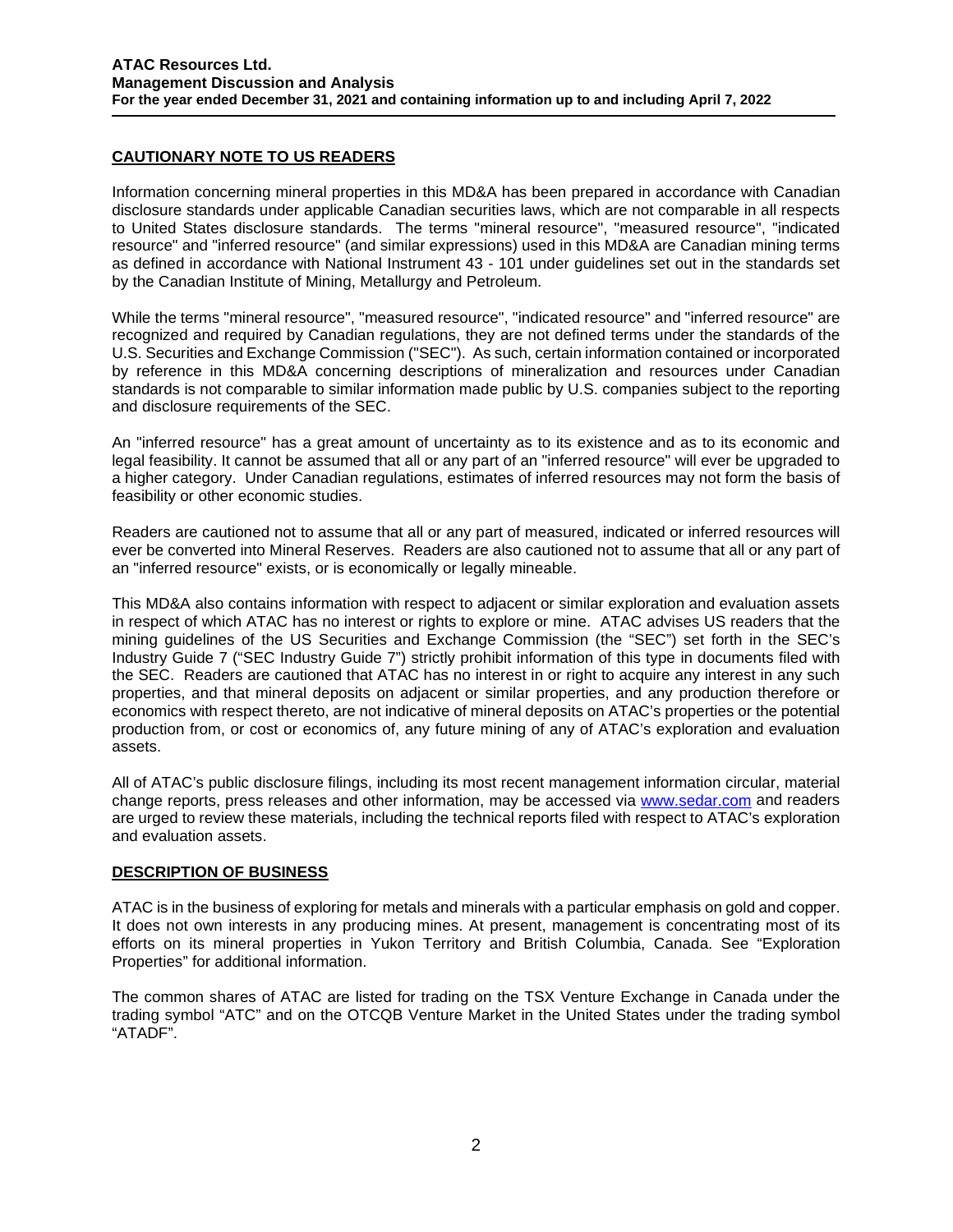## **OVERALL PERFORMANCE**

On March 11, 2020, the World Health Organization recognized the novel coronavirus ("COVID-19") as a global pandemic. ATAC continues to evaluate the impact of COVID-19, which could create significant uncertainty for ATAC and its operations. All work carried out in 2021 by ATAC on its Yukon and Nevada projects was subject to all COVID-19 related travel restrictions and health advisories in place at the time such work was undertaken.

As of April 7, 2022, ATAC had no debt and had working capital in excess of its anticipated expenditures for all of 2022. Such expenditures include costs related to administrative overhead and future exploration programs. See "Risks and Uncertainties" for additional information. The focus of ATAC's human and financial resources are the various mineral properties located in Yukon Territory and British Columbia, Canada and in Nevada, U.S.A. See "Exploration Properties" for additional information.

# **CORPORATE HIGHLIGHTS FOR THE YEAR ENDED DECEMBER 31, 2021**

- On March 5, 2021, ATAC amended 5,253,572 warrants with an original exercise price of \$0.425 and expiry date of March 22, 2021 to an amended exercise price of \$0.28 and an amended expiry date of March 22, 2022. These warrants expired unexercised.
- On April 16, 2021, ATAC raised \$1.0 million in gross proceeds through the sale of flow-through shares. See "Use of Proceeds" for additional information.
- On June 9, 2021, Larry Donaldson resigned as ATAC's Chief Financial Officer ("CFO"). Andrew Carne, the Company's current Vice President, Corporate and Project Development, was appointed as interim CFO.
- On June 25, 2021, ATAC raised an aggregate of \$3.02 million in gross proceeds through a private placement of common and flow-through units. See "Use of Proceeds" for additional information.
- On July 8, 2021, ATAC granted an aggregate 2,950,000 incentive stock options, exercisable at \$0.18 per share until July 8, 2026, to directors, officers, employees and consultants.
- On October 1, 2021, James Gray was appointed to the ATAC board of directors. In connection with the appointment, the Company granted Mr. Gray 250,000 incentive stock options exercisable at a price of \$0.18 until July 8, 2026.
- On October 8, 2021, ATAC's common shares commenced trading on the OTCQB Venture Market under the symbol "ATADF".
- On December 1, 2021, ATAC announced that Jasmine Lau joined the Company as Chief Financial Officer ("CFO"). Ms. Lau replaced Andrew Carne who had been serving as Interim Chief Financial Officer. Mr. Carne will continue in his role as the Company's VP Corporate and Project Development.
- On December 23, 2021, ATAC issued 30,000 common shares valued at \$3,000 pursuant to the Mag Property Option Agreement.

# **EXPLORATION HIGHLIGHTS FOR THE YEAR ENDED DECEMBER 31, 2021**

- On January 12, 2021, ATAC announced results from its 2020 phase 2 exploration program at the Rau Project, part of the Rackla Gold Property.
- On February 16, 2021, ATAC provided an update on its exploration activities at its East Goldfield project in Nevada, including the staking of additional claims.
- On March 4, 2021, ATAC announced its plans for the 2021 exploration season, including work at its properties in the Yukon and Nevada.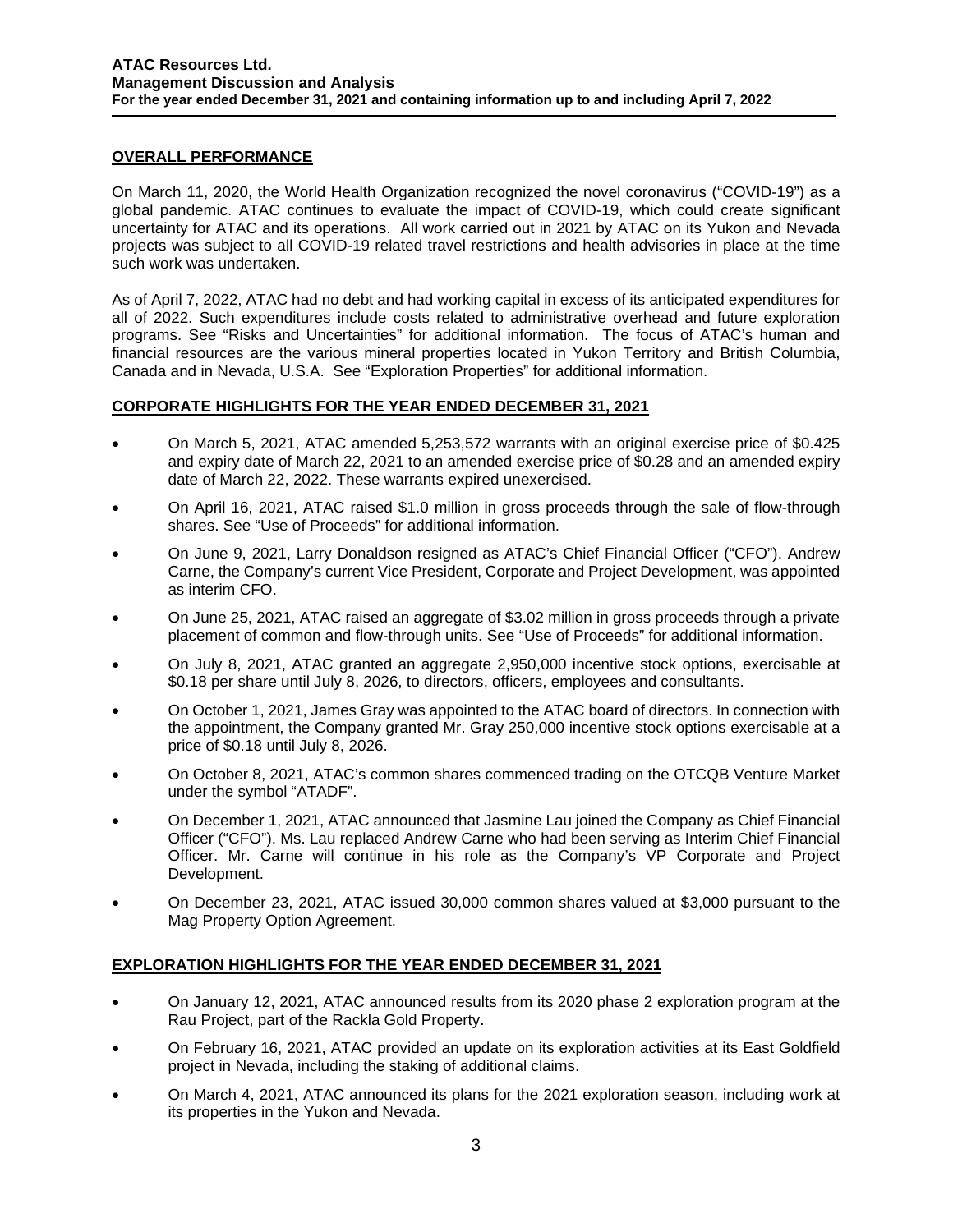- On April 22 and May 20, 2021, ATAC provided updates on its exploration activities at its East Goldfield project, including sampling results and the planned drilling program.
- On July 7, 2021, ATAC announced that its 2021 exploration programs had commenced at its Yukon and Nevada properties.
- On August 23, 2021, ATAC announced the commencement of drilling at its East Goldfield project in Nevada.
- On September 2, 2021, ATAC provided an update on exploration activities at its Connaught Property, including preliminary trenching results.
- On November 2, 2021, additional results from the 2021 exploration program at the Connaught property were announced.
- On December 2, 2021, ATAC provided final trench results from the 2021 exploration activities at its Connaught Property.
- On December 15, 2021, ATAC provided an update on grassroots exploration at its Rosy Property.

# **SUBSEQUENT EVENTS**

- On January 5, 2022, ATAC issued 20,000 common shares valued at \$2,000 pursuant to the Blackbear claims option agreement, part of the Connaught property.
- By agreement dated January 20, 2022, ATAC was granted an option to acquire a 100% interest in the Catch Property. See "Catch Property" for additional information.
- On January 31, 2022, ATAC announced that it had voluntarily relinquished mineral claims located within designated wilderness areas of the finalized Peel Watershed Land Use Plan.
- On February 10, 2022, Bruce Kenway retired from ATAC's Board of Directors.
- By agreement dated February 21, 2022, ATAC was granted an option to acquire a 70% interest in the PIL Property. See "PIL Property" for additional information.
- On February 18, 2022, ATAC terminated the East Goldfield property option. See "East Goldfield Property" for additional information.
- On March 31, 2022, ATAC raised \$4.0 million in gross proceeds through the sale of flow-through units. See "Use of Proceeds" for additional information.

### **EXPLORATION PROPERTIES**

The current focus of ATAC's exploration activities are several properties located in Yukon Territory, Canada, and the PIL property in British Columbia, Canada. Based on disappointing 2021 drill results, ATAC recently terminated an option on the East Goldfield property in Nevada, United States. ATAC remains committed to working in Nevada and is currently evaluating additional project opportunities.

### **A. Yukon Properties**

### **1. Connaught Property**

The 137.3 km<sup>2</sup> Connaught property is located in the Dawson Mining District in west-central Yukon. It lies immediately south of the Sixty Mile placer gold camp, approximately 65 km west of Dawson City. The majority of the property is 100%-owned by ATAC with two portions under option from private individuals (see "Connaught Property Options").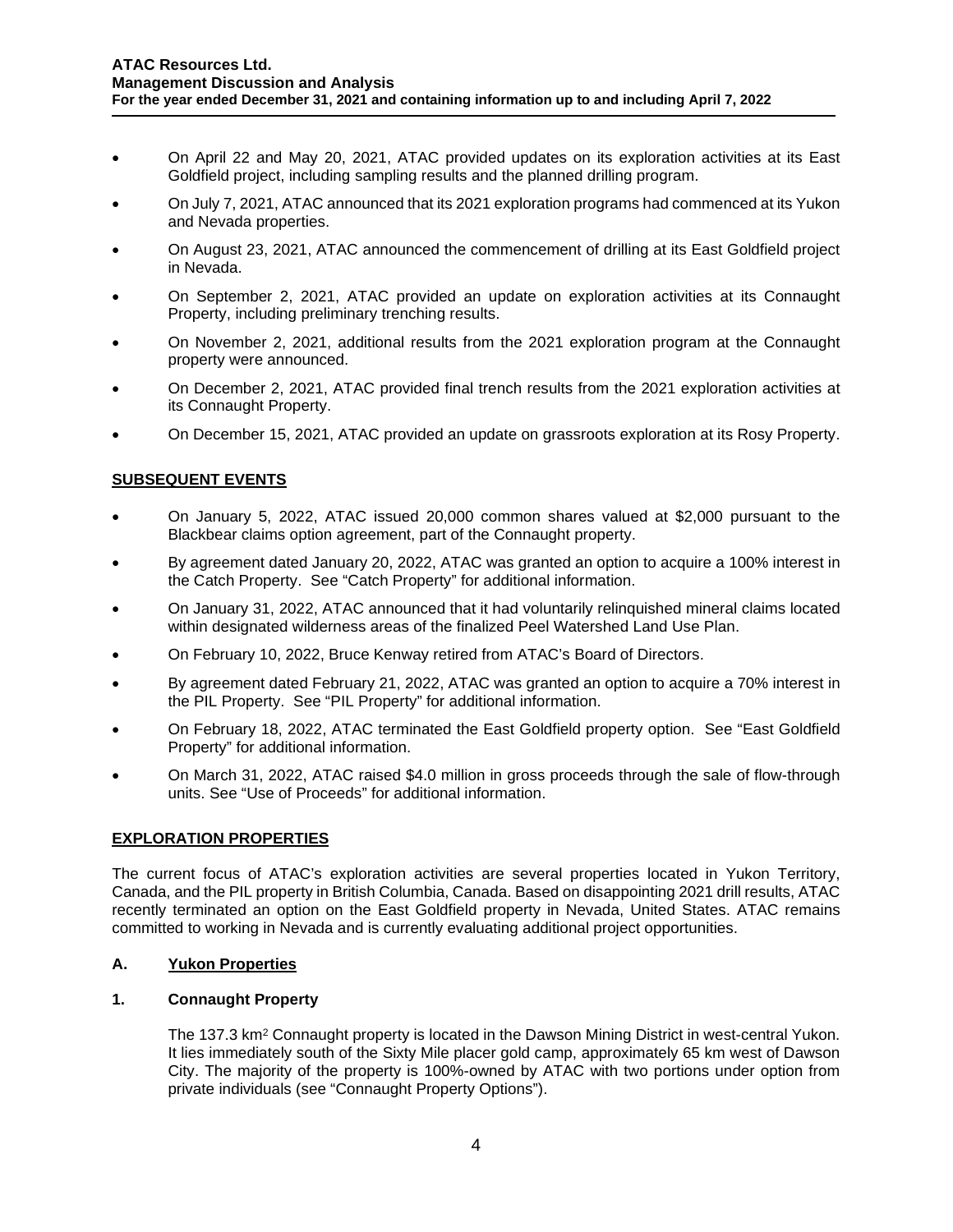Historically, the property was explored for high-grade epithermal veins. A total of 26 distinct silverlead-zinc-gold  $\pm$  copper  $\pm$  zinc epithermal veins over 13 km in combined strike length and 400 m in vertical extent have been identified to date. Between 1969 and 2003, a total of 2,444 m of diamond drilling in 40 holes was completed. Assay values ranged from background up to 4,050 g/t silver, 79.41% lead, 10.90 g/t gold, 1.98% copper and 7.24% zinc.

Based on copper-molybdenum  $\pm$  gold porphyry potential, in 2020, ATAC optioned two adjacent properties and staked additional claims in order to consolidate land on the eastern portion of the property.

## **Connaught Geology and Mineralization**

The Connaught project lies within the northeast-trending 150 km long Sixtymile-Pika fault system which controlled Late Cretaceous magmatism, hydrothermal activity and associated porphyry, skarn and epithermal mineralization in Yukon and Alaska. The property is underlain by Carboniferous-to-Devonian gneiss, marble and metavolcanic rocks and Permian schists which are intruded by the Late Cretaceous Prospector Mountain Suite granodiorite, diorite and quartz monzonite.

The Prospector Mountain Suite rocks observed to date consist of multiple phases of intrusive stocks, dykes and breccias including: equigranular quartz monzonite, quartz monzonite porphyry, quartz latite and intrusion breccia. Copper mineralization observed to date includes disseminated and fracture coated malachite-tenorite  $\pm$  azurite within a quartz monzonite porphyry, disseminated chalcopyrite-pyrite within an intrusion breccia and disseminated malachite-tenorite within a quartz latite dyke. At surface, the rocks containing copper mineralization are intensely weathered, are commonly stained orange, yellow and/or brown by iron oxides and clays and are friable to the touch and are interpreted as a copper depleted leached cap.

The style of mineralization, lithologies and alteration observed to date are typical of copper-goldmolybdenum porphyry systems such as Western Copper and Gold's Casino project in Yukon and Kenorland Minerals' Tanacross project in Alaska.

### **2021 Exploration Program**

The 2021 exploration program included geophysical surveys, surface trenching, soil sampling and re-sampling of select historical drill core.

A total of 2,229 soil samples were collected across the property in 2021, primarily focused on claims optioned in 2020 and as infill work around known anomalies. Ten trenches, totaling 918 m in length, were dug by an excavator and sampled, with eight of ten trenches returning >325 ppm copper over 75 to 108 m. A total of 39 km of induced polarization ("IP") and 113 km of ground magnetic surveys were completed in July and August, with data showing geophysical anomalies coincident with copper-molybdenum-gold in-soil anomalies. The Prospector Mountain Suite intrusive rocks present as a regional elongate (13 x 2 km) magnetic high.

Based on the results of the 2021 work, four porphyry target areas have been identified for priority follow-up work in 2022. Geophysical data has identified over 20 priority drill targets throughout these target areas, which are being evaluated for drilling in 2022.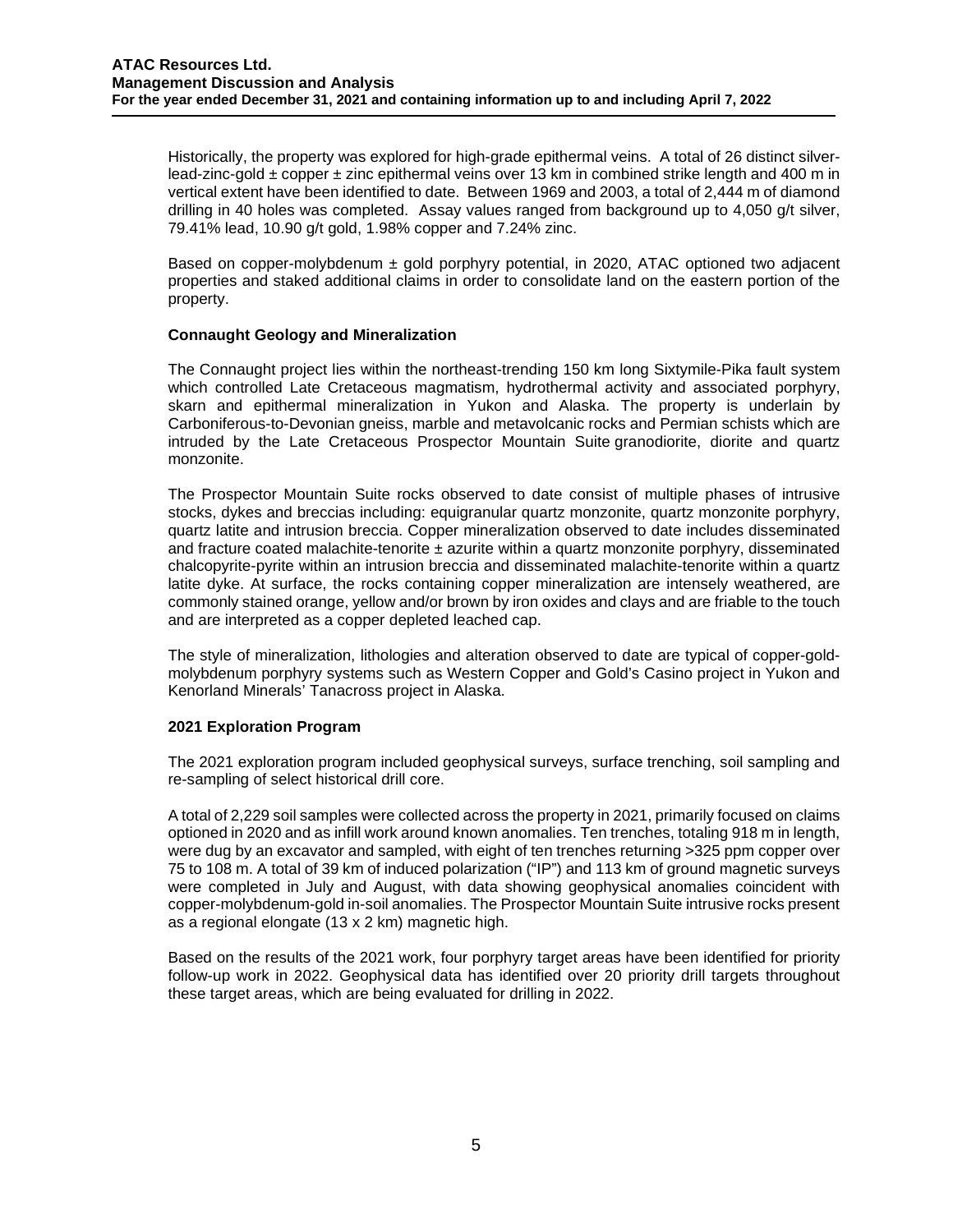### **Target Areas**

Target Area A is a copper-molybdenum-in-soil anomaly that was previously identified through soil sampling and formed the basis of the 2021 trenching work. The anomaly was constrained by historical claim boundaries and was open-ended on the east side. Additional samples collected this year expanded the anomaly area by approximately 500 m to the east, to a total size of 1,500 x 600 m.

Geophysical surveys show that Target Area A is situated within a broad magnetic high surrounding a central magnetic low underlying the trenches, potentially indicative of a magnetite destructive zone – a porphyry alteration indicator. Moderate chargeability and low resistivity are observed immediately underneath the trenching area, indicative of sulphides at depth. An area of strong chargeability is observed about 900 m SW of the trenches, potentially indicative of a higher abundance of sulphides.

Target Area B is a 1,700 x 1,200 m copper±gold-in-soil anomaly located 2.5 km southeast of the 2021 trenching area. The target area shows moderate to strong copper-in-soil anomalism and elevated to strong gold-in-soil response on the east side of the anomaly with values up to 0.10 g/t gold-in-soil. The anomaly has sporadic molybdenum-in-soil anomalism, with more significant response on the northern edge of the target area.

Geophysical surveys at Target Area B revealed a coincident circular magnetic high feature surrounded by a magnetic low  $-$  a "donut"-shaped magnetic feature typical of many porphyry systems. The IP response shows a resistivity high in the middle of the anomaly potentially indicative of a potassic core surrounded by a chargeability high indicative of a pyrite shell in the sericitic alteration zone.

Target Area C is a 700 x 600 m copper- and molybdenum-in-soil anomaly located 5 km west of the 2021 trenching area. The core zone of coincident copper and molybdenum anomaly is located within a broader 2.7 x 1.3 km molybdenum soil anomaly with more sporadic copper anomalism.

Geophysical surveys at Target Area C show it is situated within a broad magnetic high and displays a magnetic low in the middle of the anomaly – possibly indicative of magnetite destruction. No IP work has been completed in this area to-date.

Target Area D is an 800 x 400 m copper-, molybdenum-, silver- and lead-in-soil anomaly located 9 km west of the 2021 trenching area. The core zone of the coincident copper and molybdenum is located on the northern edge of a broader 1,300 x 1,000 m molybdenum-in-soil anomaly. This target area is located within a broad magnetic high. No IP work has been completed in this area todate.

### **Connaught Property Options**

#### *Blackbear Option Terms*

ATAC can acquire a 100% interest in the 13.2 km<sup>2</sup> Blackbear property from a private owner by making aggregate cash payments of \$100,000 and issuing an aggregate 200,000 shares on or before February 28, 2026. Following the exercise of the option, the property will remain subject to a 2% net smelter return royalty interest from conventional mining, and a 5% net smelter return royalty from small-scale high-grade mining. One half (1%) of the conventional royalty can be purchased by ATAC for \$500,000.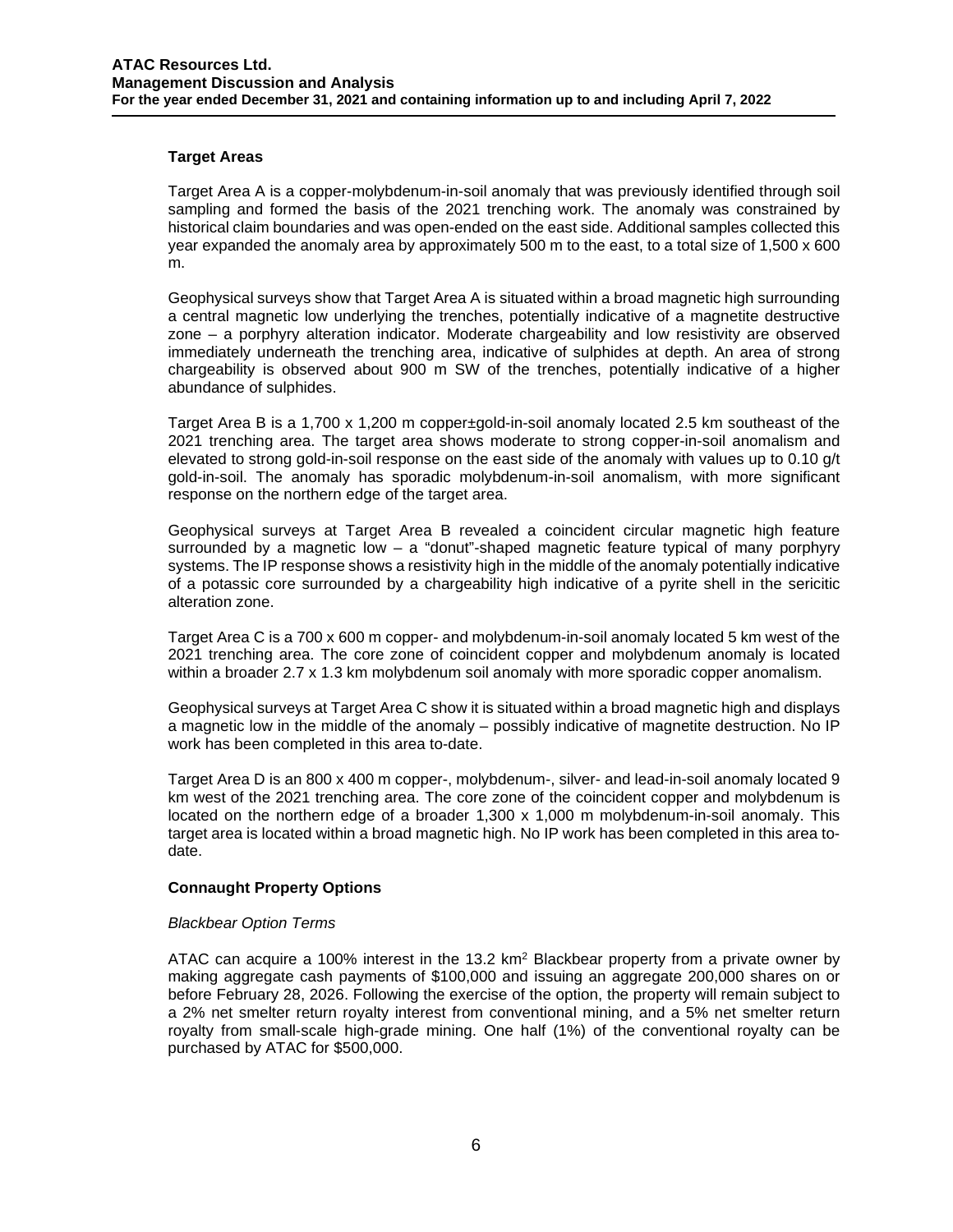### *Mag Option Terms*

ATAC can acquire a 100% interest in the 2.1 km<sup>2</sup> Mag property from a private owner by making aggregate cash payments of \$70,000 and issuing an aggregate 120,000 shares on or before December 31, 2022. Following the exercise of the option, the property will remain subject to a 1% net smelter return royalty interest from conventional mining, and a 10% net smelter return royalty from small-scale high-grade mining. The conventional royalty can be purchased by ATAC for \$250,000.

## **2. Rosy Property**

The 100%-owned 61 km2 Rosy property is located 77 km east of Whitehorse and surrounds the Red Mountain Molybdenum deposit. The property covers a large system of gold-silver epithermal veins. Historic work programs from 2008 to 2017 included geophysics, geochemistry, and limited drilling. This work identified two main areas of vein mineralization and a number of gold-in-soil anomalies.

Work in 2021 consisted of prospecting, mapping, and geochemical sampling to build a more comprehensive understanding of gold-silver potential at the property.

## **3. Rackla Gold Property**

ATAC's 100%-owned, 1,700 km2 Rackla Gold property is located in the Mayo Mining District of central Yukon. The approximate centre of the project area is 100 km northeast of Keno City.

The Rackla Gold property lies within a zone of regional-scale thrust faults, which imbricate basinal sediments and platform carbonate rocks. The thrust panel that contains the Rackla Gold property approximately straddles the boundary between the Selwyn Basin and the Mackenzie Platform and contains units belonging to both tectonic elements. ATAC has carried out comprehensive geochemical sampling and prospecting programs over most of the property to evaluate areas of future exploration focus.

From east to west, the Rackla Gold property has been divided into two separate project areas:

- (i) the Nadaleen project, which hosts the Osiris gold deposit and numerous other Carlin-type gold exploration targets; and;
- (iii) the Rau project, which hosts the Tiger gold deposit, intrusive-related precious and base metals exploration targets and orogenic gold and precious metal targets.

Each of the two projects is discussed below.

### **(a) Nadaleen Project**

The Nadaleen project is located at the eastern end of the Rackla Gold property. Gold mineralization in the Nadaleen project area was first discovered in July of 2010. Since 2010, 20 Carlin-type gold occurrences have been discovered over a 25 km long trend, including the Osiris gold deposit. There are two distinct clusters of occurrences within the broader mineralization trend: the Osiris cluster, which hosts the Osiris gold deposit; and the Anubis cluster, which hosts earlier stage Carlin-type occurrences. All zones remain open in multiple directions.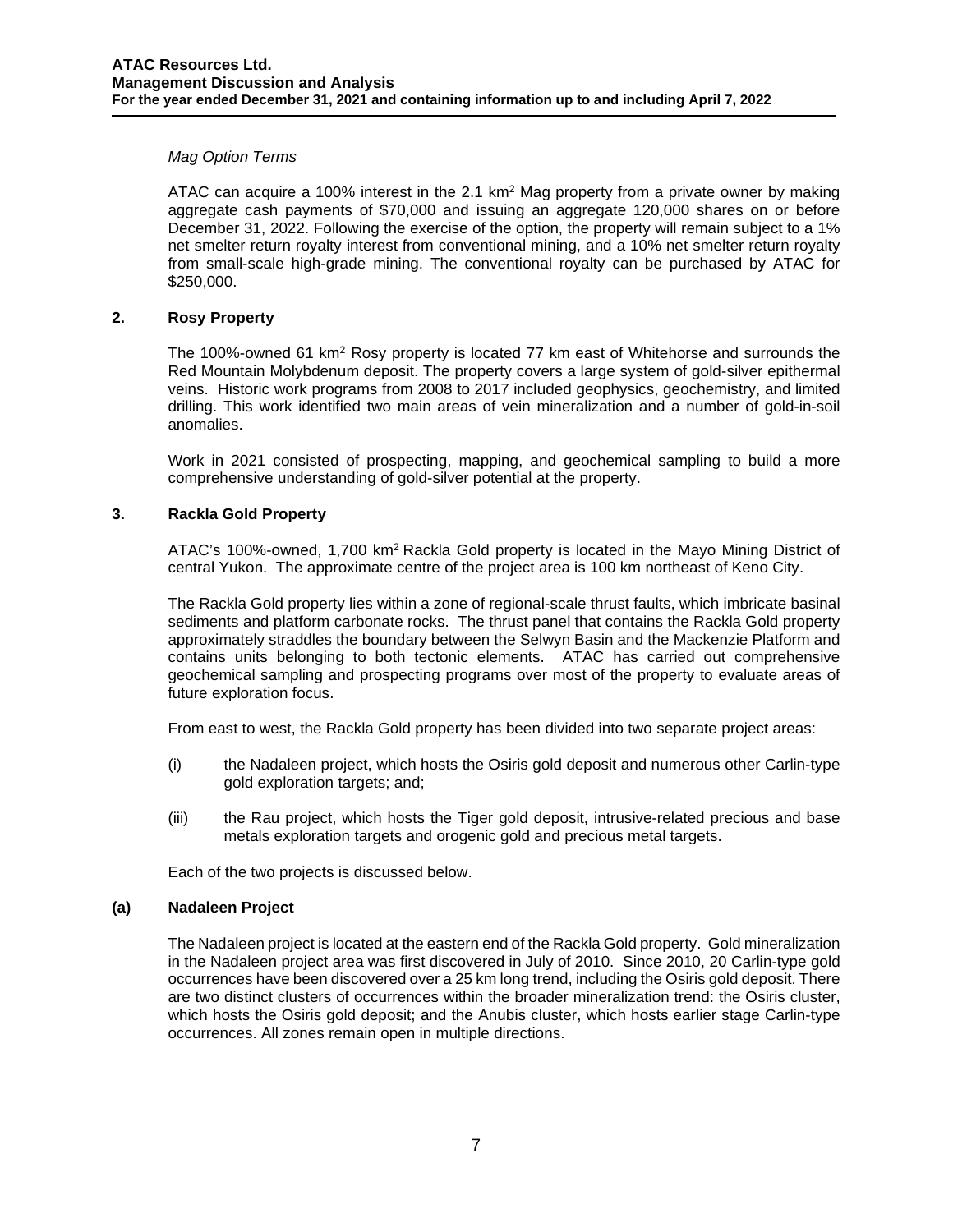On June 18, 2018, ATAC announced the highlights of a maiden Inferred Mineral Resource (the "2018 Resource") for the Osiris gold deposit. On July 11, 2018, a National Instrument 43-101 compliant technical report supporting the 2018 Resource was filed by ATAC with Canadian securities regulators. A full copy of the 2018 report can be viewed under the ATAC profile on SEDAR [\(www.sedar.com\)](http://www.sedar.com/). Subsequently, 7,780 m of diamond drilling in 20 holes was completed at the Osiris deposit.

A summary of the Osiris inferred mineral resources are provided below:

|                         | <b>Gold Cut-Off</b> | <b>Tonnes</b> | Grade (Au g/t) | Gold (oz) |
|-------------------------|---------------------|---------------|----------------|-----------|
| Pit-Constrained         | 1.30 $q/t$          | 8.045.000     | 4.08           | 1.055.000 |
| Underground-Constrained | $2.60$ a/t          | 4.335.000     | 4.52           | 630,000   |
| <b>TOTAL</b>            |                     | 12,380,000    | 4.23           | 1.685.000 |

| Osiris Project – Total Inferred Mineral Resource Estimate Summary <sup>1,2</sup> |  |
|----------------------------------------------------------------------------------|--|
|----------------------------------------------------------------------------------|--|

*<sup>1</sup> CIM definition standards were used for the Mineral Resource. The Qualified Person is Steven Ristorcelli, C.P.G. of MDA.* 

*<sup>2</sup> Numbers may not add due to rounding. Mineral resources that are not mineral reserves do not have demonstrated economic viability.* 

The Anubis cluster contains thirteen Carlin-type gold prospects located 10 km west of the Osiris gold deposit. Diamond drilling has identified gold mineralization associated with the Anubis fault over a 2.5 km strike length and 540 m down dip. Between 2012 and 2018, a total of 15,018 m of diamond drilling in 49 holes was completed at the Orion project. The Anubis Fault remains open along strike and at depth. Highlight diamond drill results across the Anubis Fault are presented in the table below:

| . . ສ. ສ          |                    |           |                  |               |  |
|-------------------|--------------------|-----------|------------------|---------------|--|
| <b>Drill Hole</b> | <b>From</b><br>(m) | To<br>(m) | Interval*<br>(m) | Gold<br>(g/t) |  |
| AN-12-001         | 63.09              | 71.60     | 8.51             | 19.85         |  |
| AN-12-003*        | 69.19              | 85.95     | 16.76            | 9.08          |  |
| AN-16-010*        | 18.00              | 79.29     | 61.29            | 2.75          |  |
| BDO-18-008        | 509.84             | 514.50    | 4.66             | 6.95          |  |
| BDO-18-017*       | 361.80             | 369.41    | 7.61             | 10.48         |  |
| BDO-18-018        | 166.73             | 177.46    | 10.73            | 7.20          |  |
| BDO-18-019        | 135.94             | 138.72    | 2.78             | 9.49          |  |

**Orion Project Highlight Diamond Drill Results**

*\* True widths for diamond drill results are estimated to be 20 – 50% of intersected widths.*

### **(b) Rau Project**

The [Rau project](http://www.atacresources.com/projects/rackla/rau-trend) lies at the western end of the Rackla Gold property and hosts the Tiger Deposit, the Ocelot silver-lead-zinc discovery, and numerous other gold and base metal targets.

Mineralization at the Rau project occurs within a highly prospective geological setting, situated between the regional scale Dawson and Kathleen Lakes Fault Zones. Mineralization styles within the Rau project are diverse and likely related to a broad hydrothermal mineralizing system associated with the Rackla Pluton, located 3 km southeast of the Tiger deposit.

ATAC will be deferring additional work at the Rau project while the Beaver River sub-regional Land Use Plan is being drafted – currently scheduled for completion in March 2023.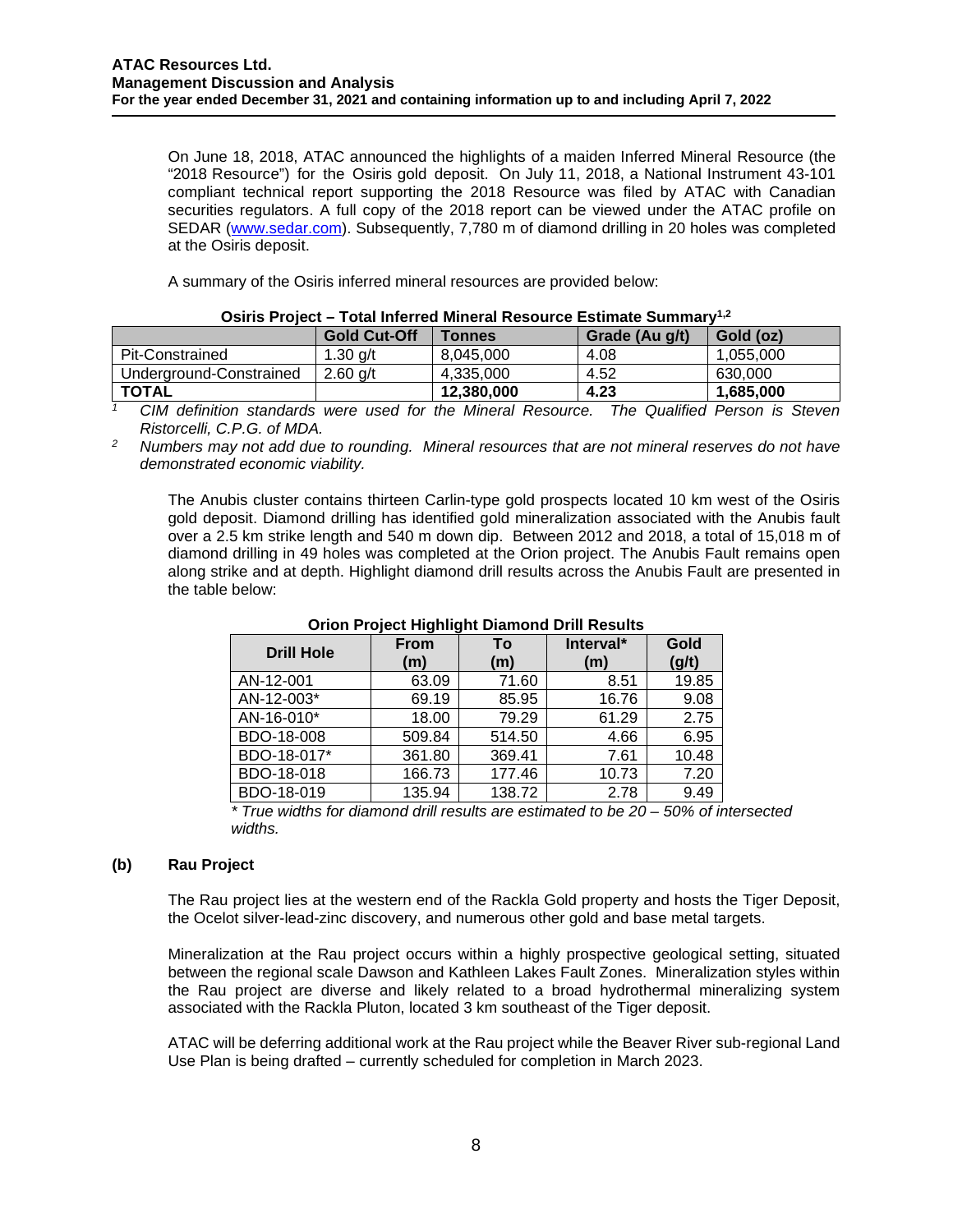#### (i) Tiger Deposit

The Tiger Deposit is located approximately 55 km northeast of Keno City, Yukon. Current access is by air via a 2,500-foot airstrip located 8 km from the deposit. The Tiger Deposit is a thick northwesterly trending body of carbonate-replacement style gold mineralization hosted by a moderately northeast dipping karsted limestone horizon.

On February 27, 2020, ATAC announced the highlights of an updated Mineral Resource and Preliminary Economic Assessment (the "2020 PEA") for the Tiger Deposit. On April 9, 2020, a National Instrument 43-101 compliant technical report supporting the 2020 PEA was filed by ATAC with Canadian securities regulators. A full copy of the 2020 report can be viewed under the ATAC profile on SEDAR [\(www.sedar.com\)](http://www.sedar.com/). The 2020 PEA outlined Measured and Indicated Mineral Resources of 464,000 ounces of gold at 3.19 g/t gold (in 4.5 Mt). Economic results from the 2020 PEA included a pre-tax NPV (5%) of \$118.2 million and an IRR of 54.5%.

On November 27, 2020, ATAC was notified by the Yukon Government that it had rejected ATAC's permit application to construct a proposed tote road to the Tiger Deposit to support advanced exploration and feasibility work.

ATAC does not agree with many of the aspects of the decision and is continuing dialogue with Yukon Government and local First Nations to identify concerns and revise the application.

(ii) Bobcat Target

The Bobcat target is located 4.5 km southeast of the Tiger deposit. The target hosts narrow highgrade gold-copper distal skarn vein mineralization and is 1.5 km southeast of the Rackla Pluton.

Hand pitting has identified numerous high-grade gold and copper grab samples along a 280 m strike length; including 41.90 g/t gold with 10.55% copper. Highlight diamond drilling results returned 17.75 g/t gold over 0.51 m in RPP-19-002 and 1.53 g/t gold over 6.28 m incl. 173 g/t gold and >10.00% copper over 0.05 m in RPP-19-003.

Numerous geophysical and geochemical targets remain untested in the Bobcat target area.

### (iii) Spotlight Target

The Spotlight skarn target, located 6.5 km north of Bobcat, hosts a 2.2 km long gold and silver soil anomaly. Limited prospecting has returned grab samples grading up to 7,080 g/t silver and 3.27 g/t gold. Mineralization occurs in limonite bearing quartz veins and brecciated quartz-siderite material. The target has not been drilled.

Abundant tremolite development, in addition to significant hornfels and marble alteration observed in the rocks around Spotlight, indicate high fluid flow, likely from a nearby intrusive system. These observations are supported by the development of gold-copper-tungsten skarn mineralization at the historic Blue Lite occurrence located 1 km to the south of Spotlight.

### (v) Ocelot Zone

The Ocelot silver-lead-zinc target is located 15 km northwest of the Tiger deposit, and has seen a total of 4,918 m of drilling in 24 holes during 2010 and 2011. Mineralization consists of medium to coarse grained pyrite and varying concentrations of low iron sphalerite and medium to coarse grained galena.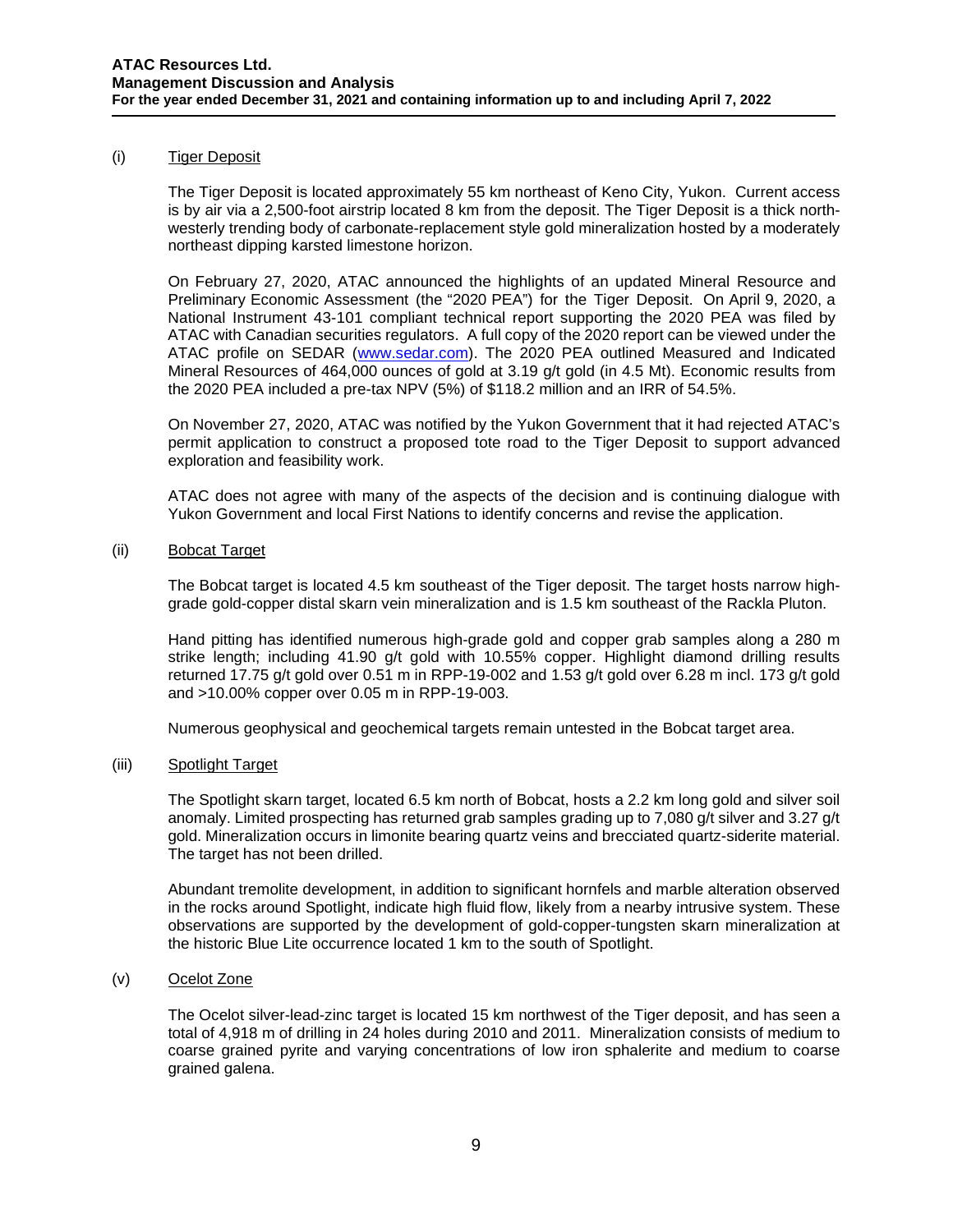Drilling to date has identified mineralization over a 230 m strike length and to a depth of 150 m, with a highlight result of 37.91 m of 188.07 g/t silver, 8.69% lead and 6.06% zinc in OS-11-11. Mineralization remains open downdip and possibly along strike to the northeast.

#### (vi) Airstrip Target

The Airstrip target, located 5 km southeast of the Tiger deposit, hosts an approximately 11.5 km<sup>2</sup> gold-in-soil anomaly with values ranging from detection limit up to 2,360 ppb gold. The target area is underlain by phyllite with lesser amounts of quartzite, and mafic to intermediate volcanic and volcaniclastic rocks of the Devonian-Mississippian Earn Group.

Gold mineralization encountered to date occurs within broad zones of highly deformed quartzcarbonate  $\pm$  sericite veins and is disseminated within the phyllite host rock. The veins contain variable amounts of pyrite and arsenopyrite with trace pyrrhotite and are typically oxidized near surface.

In 2020, a total of 1,876 m in 6 diamond drill holes and 1,565 m in 25 RAB drill holes were completed. Highlight diamond drilling results returned 0.51 g/t gold over 46.32 m and 0.24 g/t gold over 101.13 m in AS-20-005.

### (vii) Val Target

The Val target is a historical high-grade carbonate replacement silver-lead-zinc-copper-plus-orminus-gold occurrence in the Rackla Gold project area. The target was drilled by multiple operators in the 1970s and 1980s but has received very limited recent work. Historical drilling highlights include 20.12 m of 703 g/t silver, 15.3% lead and 22.1% zinc in hole 79-16 at the Big Red zone.

Mineralization at Val typically occurs as intermittent galena-tetrahedrite veins, with very high silver grades. Historical work focused on these high-grade lenses but does not seem to have considered bulk tonnage potential. Previous work also neglected the gold and copper potential, with limited analysis for these elements.

In 2020, ATAC conducted a broadly spaced rock sampling program across a 150 m by 100 m vegetation anomaly at the Big Red zone. Twenty-seven rock samples were collected and averaged 201 g/t silver, 1.85% lead and 3.43% zinc, strongly supporting the bulk tonnage hypothesis applied to the target.

### **4. Catch Property**

The Catch property is located in an underexplored part of south-central Yukon, 56 km south-east of Carmacks. It is accessible by float plane. Preliminary sampling on the property has returned very encouraging results indicative of the potential for significant copper-gold porphyry mineralization. The property is located 20 km from an all-season highway and powerline, within the traditional territory of the Little Salmon Carmacks First Nation.

Prospecting and trench grab sampling conducted by the property vendor yielded 3 samples returning over 0.5% copper or 1.0 g/t gold, with results including 52.4 g/t gold with 0.12% copper and 41.7 g/t silver, 4.4 g/t gold with 0.88% copper, 1.3 g/t gold with 1.39% copper, and 1.9 g/t gold with 228 ppm molybdenum.

Seven hand trenches, totaling 40 m, dug by the property vendor in 2021 over a 400 x 250 m area and 140 m vertical extent averaged 0.27% copper and 0.41 g/t gold. The property also exhibits extensive copper and gold soil geochemistry anomalism, including 800 x 400 m of >400 ppm copper and >0.1 g/t gold in soil, with numerous other anomalies identified for follow up in 2022.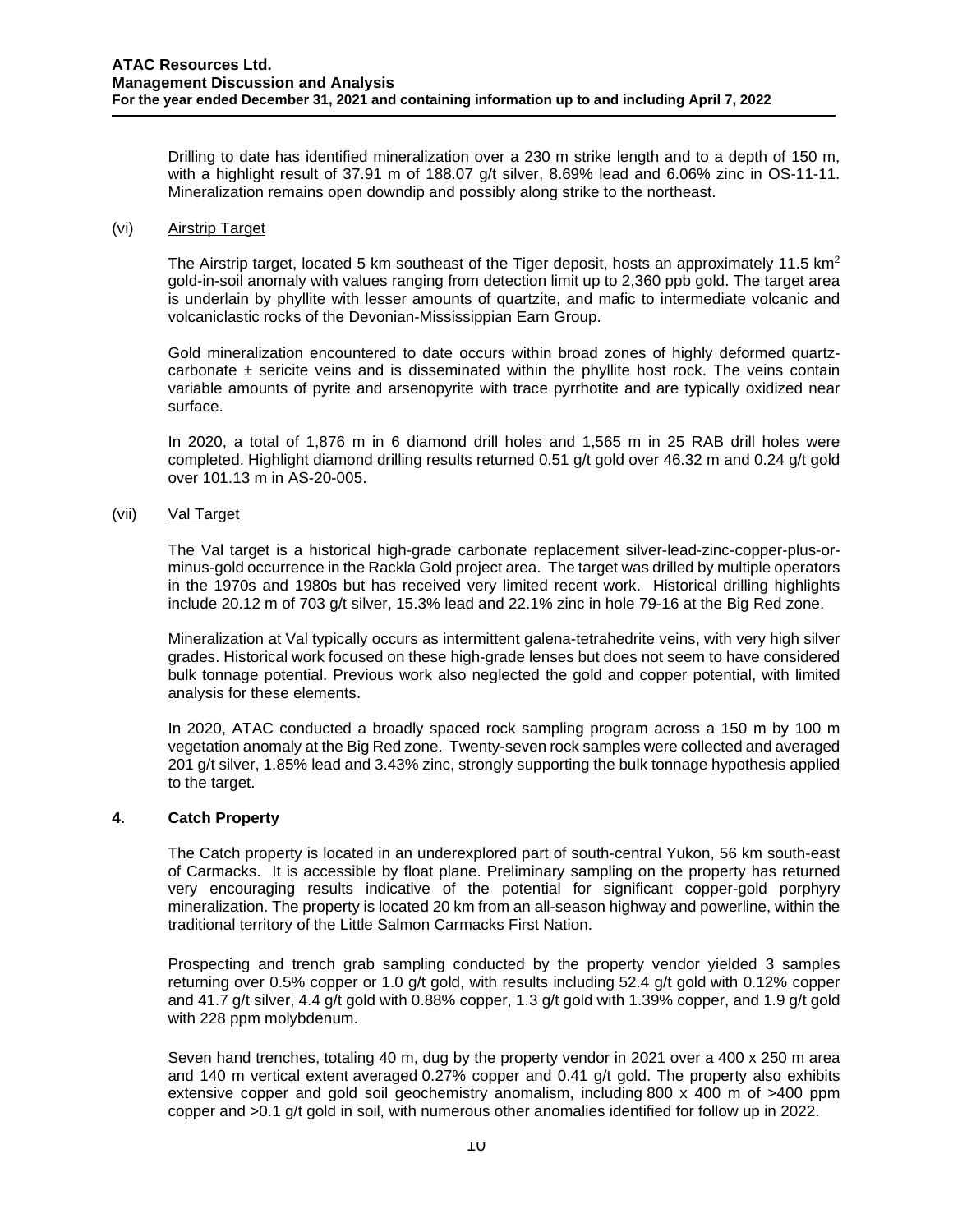### **Property Geology and Mineralization**

The Catch property lies within the Quesnel Terrane and is juxtaposed against the Stikine Terrane by the 1,000+ km long, deep seated, crustal scale strike-slip Teslin-Thibert fault approximately 3 km west of the property boundary. The Quesnel and Stikine Terranes are characterized by similar Late Triassic to early Jurassic volcanic-plutonic arc complexes that are well-endowed with coppergold-molybdenum porphyry deposits (i.e., Mt. Milligan, KSM, Red Chris, Mt. Polley, Highland Valley Copper).

The property is underlain by augite phyric basalt of the Semenof Formation, centered on a 7 x 3 km regional magnetic high. Bedrock exhibits strong propylitic alteration and intense localized oxidation, brecciation and malachite staining.

The geology, alteration and mineralization observed throughout the property are all indicative of a nearby copper-gold±molybdenum bearing porphyry system.

## **Option Terms**

Under an agreement dated January 20, 2022, ATAC was granted an option to acquire a 100% interest in the property by making aggregate cash payments of \$325,000, issuing an aggregate 2,000,000 shares (to a maximum cash-equivalent value of \$380,000), and incurring aggregate exploration expenditures of \$3,600,000 on or before December 31, 2026. Following the exercise of the option, the property will remain subject to a 2% net smelter return royalty, of which one half (1%) can be purchased by ATAC for \$1,000,000. A milestone payment of \$1 per ounce of gold (or gold equivalent) will also be due to the property vendor upon identification of a measured or indicated mineral resource on the property equal to or greater than 1,000,000 ounces of gold (or gold equivalent).

### **5. Idaho Creek Property**

The 13.9 km<sup>2</sup> Idaho Creek property is located 150 km south of Dawson City and 14 km east of the Casino Cu-Mo-Au porphyry project. By agreement dated August 19, 2020, ATAC granted Makara Mining Corp. ("Makara") an option to acquire a 100% interest in the property, which is adjacent to Makara's Rude Creek gold project. Makara can exercise the option by; (i) making aggregate cash payments of \$150,000; (ii) issuing ATAC an aggregate of 750,000 shares; and (iii) completing \$2,000,000 in work expenditures by December 1, 2024.

A one-time milestone payment of \$1.00 per ounce gold (or gold equivalent) will be paid to ATAC if a mineral resource is identified on the property. ATAC will also retain a 2% net smelter return on the property, one half of which can be purchased by Makara for \$1,000,000.

### **B. PIL Property (British Columbia)**

The road accessible PIL property is located in the prolific Toodoggone porphyry and epithermal district of northern British Columbia. The property is 25 km northwest of the past producing Kemess Mine, 15 km east of Benchmark Metals' Lawyers Project and is immediately adjacent to both TDG Gold Corp.'s Shasta Project and AMARC Resources' Joy Project, which is being explored in partnership with Freeport-McMoRan.

Historical exploration at the PIL property has identified multiple compelling porphyry and epithermal targets that have seen limited exploration over the last decade and much of the property has seen minimal work. The property is located within the traditional territories of the Kwadacha, Tsay Keh Dene, Takla and Tahltan First Nations, and ATAC looks forward to building strong and respectful relationships with all local First Nations communities.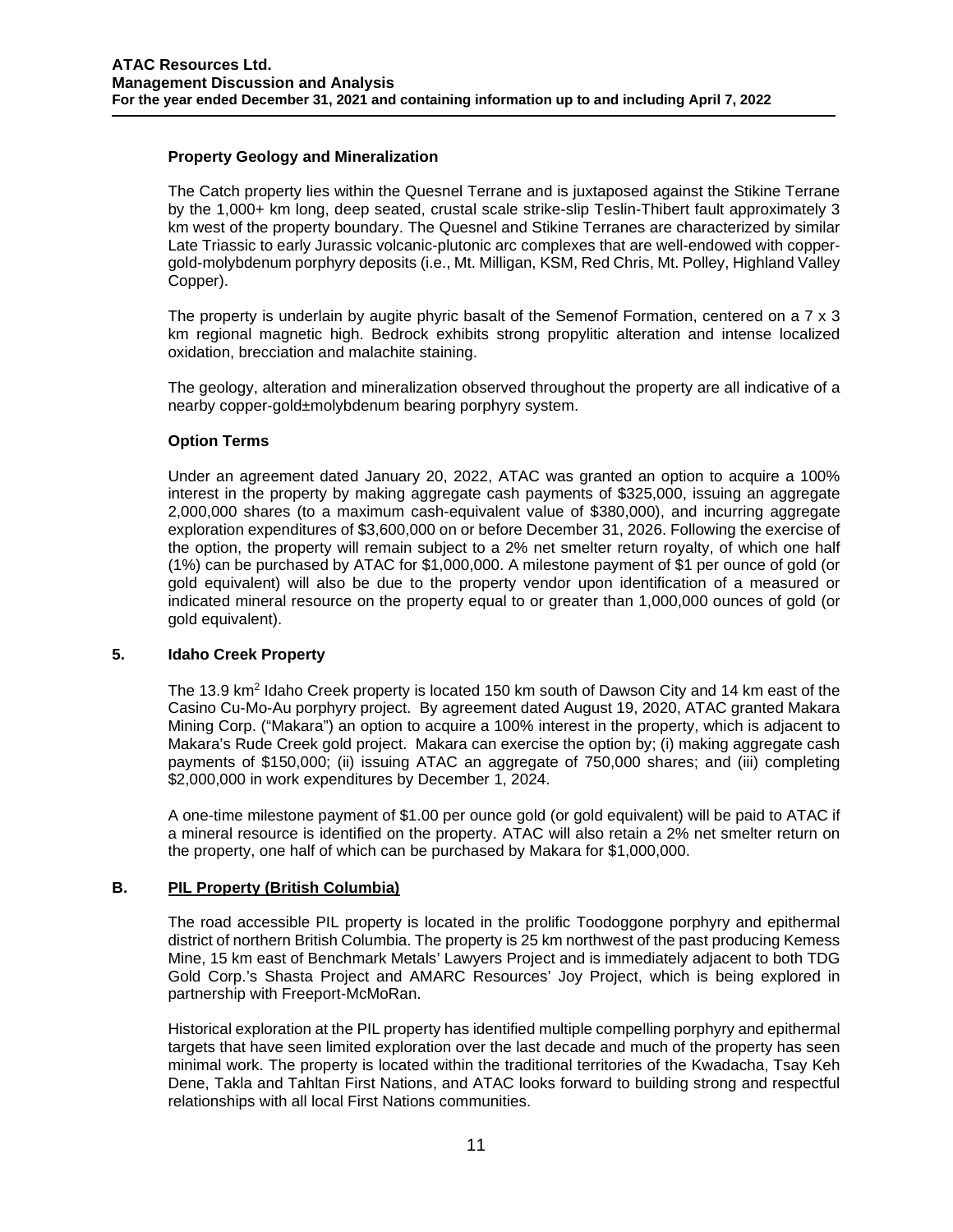Work in recent years by the previous operators has identified numerous zones of interest, including a 1300 x 750 m copper-gold-molybdenum soil anomaly at the Copper Ridge Zone which has not been drill tested. Composite talus sampling in 2015 at the Copper Cliff discovery returned 25 m of 1.04% copper and has also not been evaluated by drilling. Historical grab sampling at the Atlas East target returned 489.71 g/t gold with 6,514 g/t silver from a brecciated bedrock source and 72.47 g/t gold with 2,187 g/t silver from quartz vein float material.

### **Property Geology and Mineralization**

The PIL property is located in the Stikine Terrane and is juxtaposed against the Quesnel Terrane by the 1,000+ km long, deep seated, crustal scale strike-slip Teslin-Thibert fault approximately 8 km northeast of the property boundary. The Stikine and Quesnel Terranes are characterized by similar Late Triassic to Early Jurassic volcanic-plutonic arc complexes that host numerous coppergold-molybdenum porphyry mines, deposits and prospects including Red Chris (Newcrest Mining), Galore Creek (Teck/Newmont), Kemess (Centerra Gold), and Mount Milligan (Centerra Gold). Numerous epithermal gold-silver projects are also found in the region, including Bruce Jack (Pretium), Ranch (Thesis Gold) and Lawyers (Benchmark Metals).

The property is in the heart of the 90 x 20 km, NW trending Toodoggone district in northern British Columbia in the eastern part of the Stikine Terrane. The district is underlain by volcanic and sedimentary rocks of the Early to Middle Jurassic Hazelton Group and coeval intrusive complex of the Early Jurassic Black Lake Plutonic Suite. There is a prominent northwest-trending regional structural fabric with several steeply dipping normal faults and a few strike-slip and thrust faults have disrupted strata in the Toodoggone.

The Toodoggone district contains several mineralization types including epithermal gold-silver, porphyry copper-gold-molybdenum and skarn.

### **Option Terms**

By agreement dated February 21, 2022, Finlay Minerals Ltd. ("Finlay") granted ATAC an option to acquire a 70% interest in the PIL property. To exercise the option, ATAC is required to make aggregate cash payments of \$650,000, issue an aggregate value of \$1,250,000 in ATAC shares and/or cash and incur an aggregate \$12,000,000 in exploration expenditures on or before December 31, 2026. Following the exercise of the option, ATAC and Finlay will hold interests in the property of 70% and 30%, respectively, and will form a joint venture to further develop the property.

The property is subject to an underlying 3% net smelter return royalty held by Electrum Resource Corp., one-half of which (1.5%) can be purchased for \$2,000,000. This buyback right currently held by Finlay will be transferred to the joint venture following exercise of the option by ATAC.

### **C. East Goldfield Property (Nevada)**

By agreement dated February 20, 2020, Silver Range Resources Ltd. ("Silver Range") granted ATAC an option to acquire up to a 100% interest in the East Goldfield property, located in the Goldfield Mining District, Nevada. On February 18, 2022, ATAC terminated the option based on poor 2021 drill results. ATAC will not retain any interest in the East Goldfield property.

During the period August to October 2021, ATAC completed a 4,124 m reverse circulation drill program at the East Goldfield property. A total of 16 holes were completed and included drilling proximal to the Tom Keane mine, and regional drilling to test priority targets identified through previous prospecting.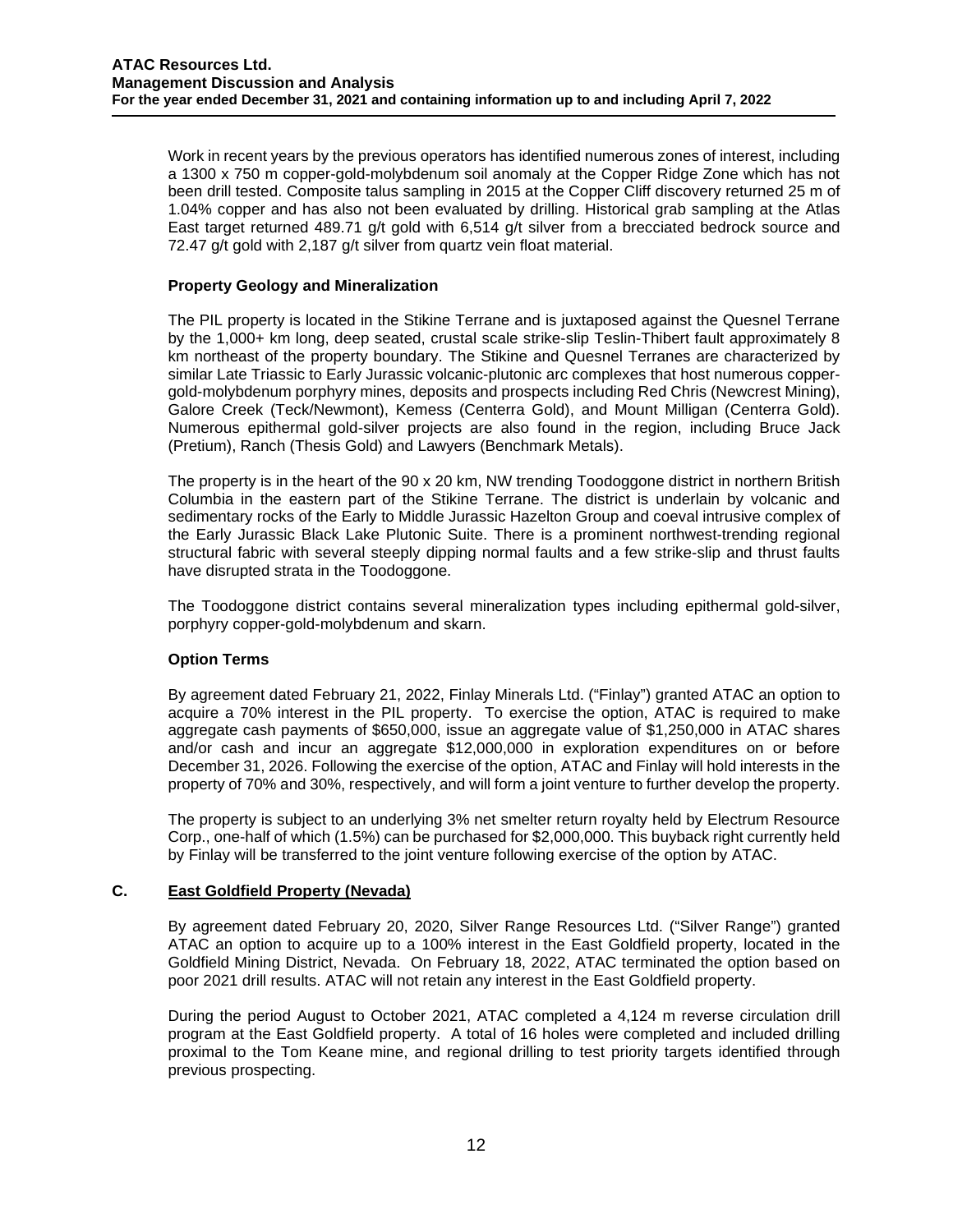Although 2021 drilling intersected anomalous gold in all holes and results demonstrate a broad mineralized system, drilling was not able to reproduce historical highlights and surface gold grades were not replicated at depth. A table of mineralized drill intersections is provided below.

| Hole      | From<br>(m) | To<br>(m) | <b>Interval</b><br>(m) | Gold<br>(g/t) |
|-----------|-------------|-----------|------------------------|---------------|
| EG-21-001 | 181.36      | 182.88    | 1.52                   | 2.00          |
| EG-21-004 | 99.06       | 129.54    | 30.48                  | 0.20          |
| EG-21-005 | 56.39       | 74.68     | 18.29                  | 0.11          |
| EG-21-006 | 89.92       | 137.16    | 47.24                  | 0.11          |
| EG-21-007 | 219.46      | 220.98    | 1.52                   | 2.51          |
| EG-21-010 | 62.48       | 144.78    | 82.30                  | 0.31          |
| incl.     | 70.10       | 79.25     | 9.15                   | 1.03          |
| EG-21-013 | 185.93      | 220.98    | 35.05                  | 0.11          |

# **TECHNICAL REVIEW**

Technical information disclosed in this MD&A has been reviewed by Adam Coulter, M.Sc., P. Geo., a qualified person for the purposes of National Instrument 43-101. Adam Coulter is the Vice President of Exploration of ATAC.

# **SELECTED ANNUAL FINANCIAL INFORMATION**

|                                                 | December 31, 2021 | December 31, 2020 | December 31, 2019 |
|-------------------------------------------------|-------------------|-------------------|-------------------|
| Revenues                                        | Nil               | Nil               | Nil               |
| Net (Loss)                                      | (\$3,037,606)     | (\$102,670,247)   | (\$1,098,047)     |
| Net (Loss) per Share<br>- Basic and Diluted     | (\$0.02)          | (\$0.64)          | (\$0.01)          |
| <b>Total Assets</b>                             | \$8,575,613       | \$7,520,860       | \$125,781,329     |
| Total Long-term<br><b>Financial Liabilities</b> | Nil               | Nil               | Nil               |
| Cash Dividends<br>Declared per Share            | Nil               | Nil               | Nil               |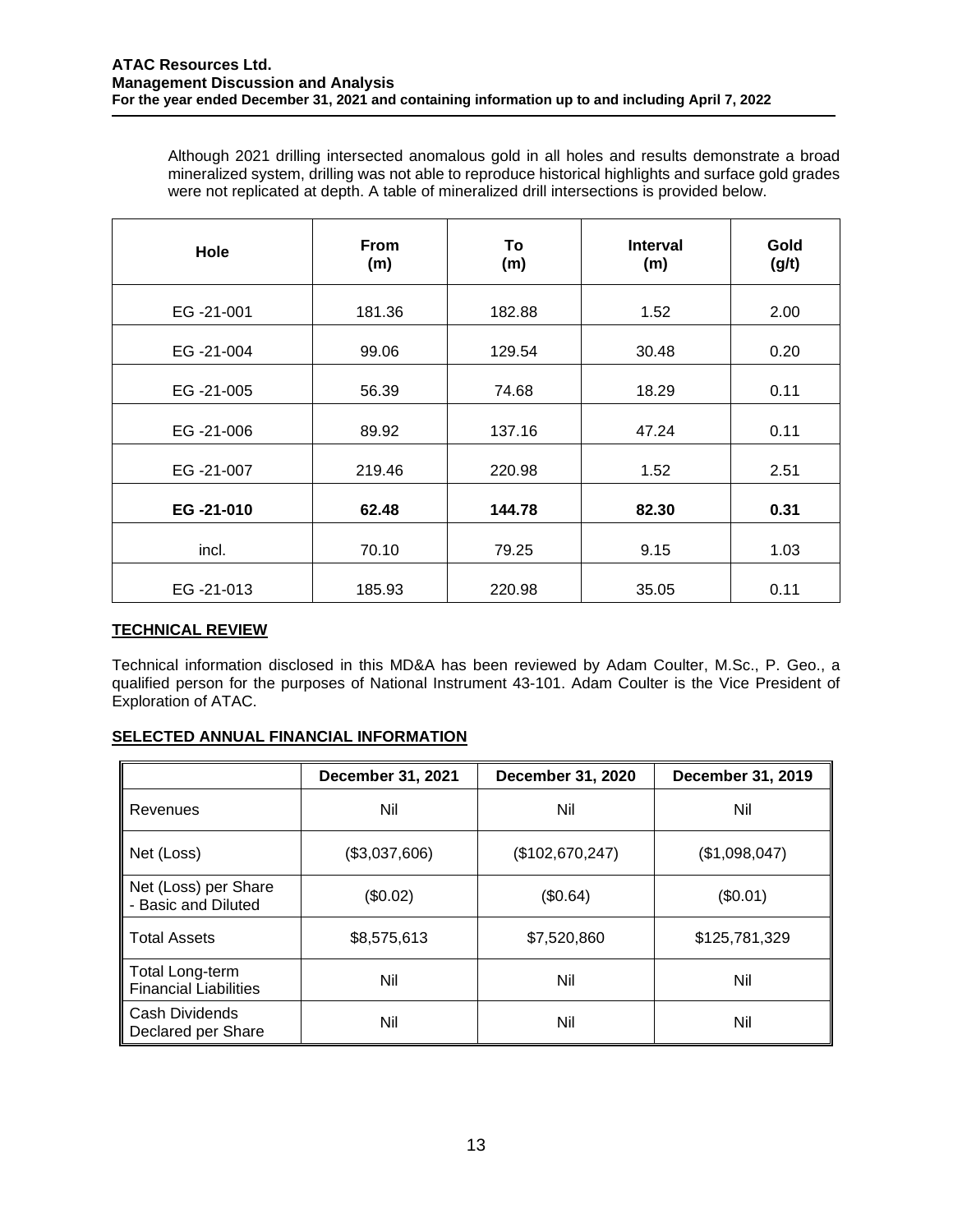ATAC's net loss for the year ended December 31, 2021 compared to the net loss for the year ended December 31, 2020 decreased by approximately \$99,700,000. This decrease was predominantly caused by an impairment of the Rackla Gold Property in the year ending December 31, 2020 of the amount of \$118,783,685.

The overall decrease in net loss was partially offset by a decrease in deferred income tax recovery of approximately \$17,000,000, a loss on marketable securities in the amount of approximately \$54,000 (from a gain of approximately \$158,000 in 2020), as well as a reduction in share-based payments of approximately \$94,000 and an increase in salaries and benefits of approximately \$104,000.

Based on the presence of certain impairment indicators under IFRS accounting standards, ATAC recorded an impairment of \$118,783,685 on the Rackla Gold property (Rau and Nadaleen Projects) as of December 31, 2020. The impairment is related to the carrying value of the Rackla Gold property as shown in the ATAC financial statements and is largely related to exploration expenditures incurred during the years 2006 through 2020. The impairment is a reduction in the carrying value of ATAC's exploration expenditures on the property and does not reflect any changes in the exploration potential or corporate interest in continuing to explore the Rackla Gold property in the future.

The primary indicator leading to the required impairment was ATAC's market capitalization being significantly lower than its net assets for a prolonged period of time (i.e., more than three years). In addition, the Yukon Government's denial (November 27, 2020) of ATAC's permit application to construct a tote road to its Tiger gold deposit was a further impairment indicator on the Rau Project. ATAC has continued its dialogue with the Yukon Government since the permit was denied and is hopeful a resolution acceptable to all parties can be reached. ATAC is currently deferring additional exploration work at the Rau Project while a sub-regional land use planning process is underway. Work will resume at the Nadaleen Project in 2022 to continue identifying additional gold resources at the Osiris Deposit.

ATAC remains fully permitted to conduct air supported advanced exploration across its Rackla Gold property, as it has in all exploration programs conducted to date. ATAC believes both the Nadaleen and Rau Projects on the Rackla Gold property hold significant value and exploration opportunity, as demonstrated by the positive Tiger Deposit PEA, significant gold resources at the Osiris Deposit, and numerous other early-stage gold and base metal targets.

# **RESULTS OF OPERATIONS**

The following discussions address the reasons for some of the variations in the quarterly numbers but, as with most junior mineral exploration companies, the results of operations (including interest income and net losses) are not the main factor in establishing the financial health of ATAC. Of far greater significance are the exploration and evaluation assets in which ATAC has, or may earn an interest, its working capital and how many shares it has outstanding. The variation seen over such quarters is primarily dependent upon the success of ATAC's ongoing property evaluation program and the timing and results of exploration activities on its mineral properties, none of which are possible to predict with any accuracy.

There are no general trends regarding ATAC's quarterly results and its business of mineral exploration is not seasonal, as it can work on a number of its properties on a year-round basis (funding permitting). Quarterly results can vary significantly depending on whether ATAC has abandoned any properties or granted any stock options and these are the factors that account for material variations in ATAC's quarterly net losses, none of which are predictable. The write-off of exploration and evaluation assets can have a material effect on quarterly results as and when they occur.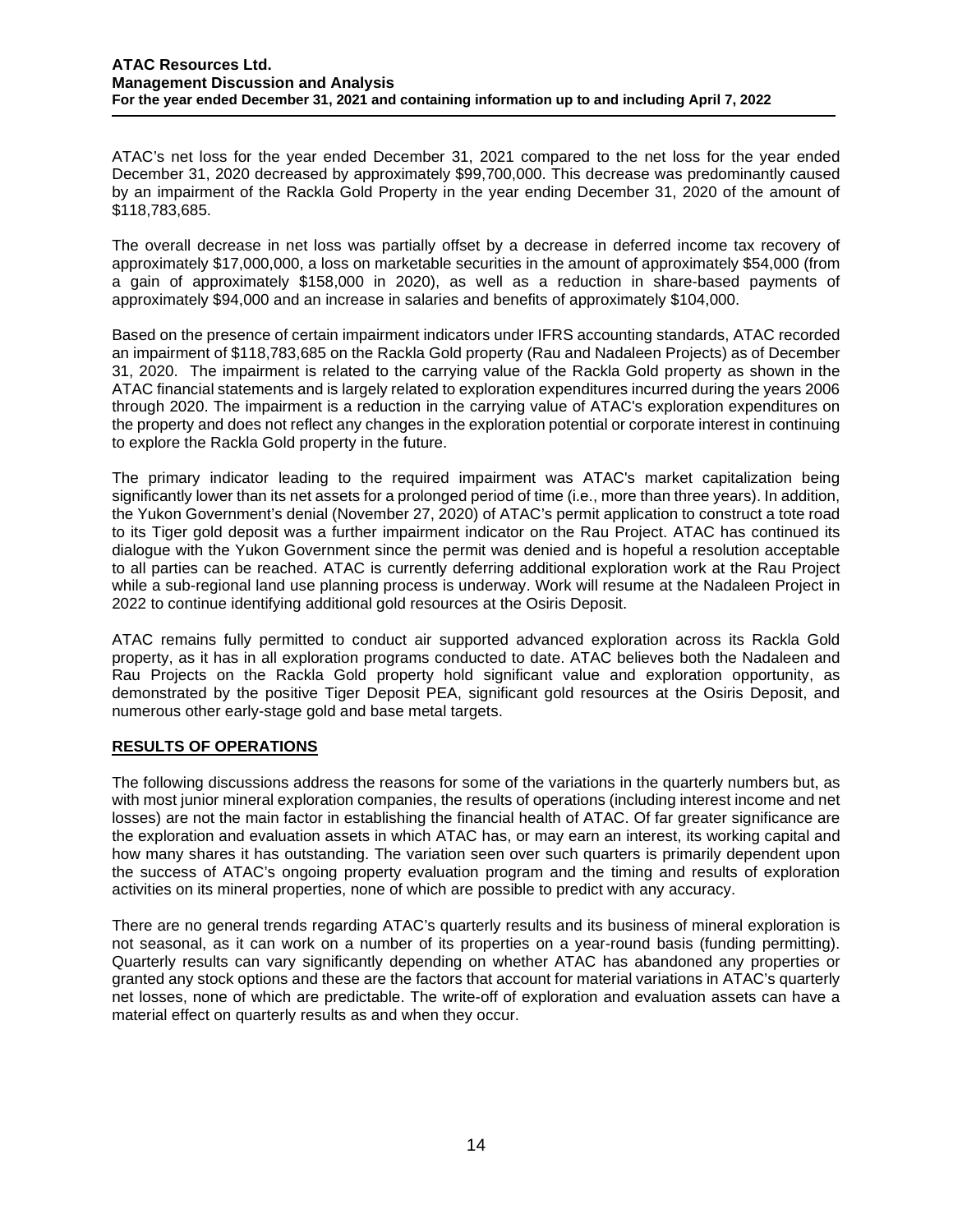The other major factor which can cause a material variation in net loss on a quarterly basis is the grant of stock options due to the resulting share-based payment charges which can be significant when they arise. General operating costs other than the specific items noted above tend to be quite similar from period to period. The variation in income is related solely to the interest earned on funds held by ATAC, which is dependent upon the success of ATAC in raising the required financing for its activities which will vary with overall market conditions, and is therefore difficult to predict.

### Year ended December 31, 2021 compared with year ended December 31, 2020

During the year ended December 31, 2021, ATAC had a total comprehensive loss of \$3,037,606 (2020 - \$102,670,247) or \$0.02 per share (2020 - \$0.64 per share). The following discussion explains the variations in the key components of these numbers. For details of the results of work on, and other activities in connection with, ATAC's exploration and evaluation assets during the current period, see "Exploration Properties".

The significant changes in comprehensive loss from the prior period are as follows:

- Consulting fees of \$104,000 (2020 \$40,800) increased due to an increase in corporate finance activities undertaken in the current period.
- Investor relations and shareholder information costs of \$87,816 (2020 \$112,345) decreased due to a reduction in marketing and conference activities undertaken in the current period.
- Management, administration and corporation development fees of \$42,000 (2020 \$67,515) decreased due to a reduction in administrative support during the current period.
- Professional fees of \$186,995 (2020 \$220,435) decreased and reflect ATAC's corporate activity requirements which can vary over the course of the period.
- Salaries and benefits of \$375,528 (2020 \$271,913) increased over the prior period as a result of staffing changes.
- Share-based payments of \$219,265 (2020 \$312,989) were incurred as a result of the vesting of stock options.
- Exploration expenditures of \$632,984 (2020 \$nil) incurred on the Rau property as previous indications of impairment had not been reversed as at December 31, 2021; work in 2021 consisted primarily of demobilization and removal of equipment.
- Mineral property impairment of \$1,333,337 on the East Goldfield property as a result of the Company's termination of the option, compared to an impairment of \$118,783,685 on the Rackla Gold property in 2020.

### Three months ended December 31, 2021 compared with three months ended December 31, 2020

During the three months ended December 31, 2021, ATAC had a total comprehensive loss of \$2,199,466 (2020 - \$101,923,561) or \$0.01 per share (2020 - \$0.64 per share).

The significant changes in comprehensive loss from the prior period are as follows:

- Consulting fees of \$13,500 (2020 \$13,500) remains constant for exploration and property evaluation activities during the current period and comparative period.
- Exploration expenses of \$632,984 (2020 \$nil) incurred on the Rau property as previous indications of impairment had not been reversed as at December 31, 2021; work in 2021 consisted primarily of demobilization and removal of equipment.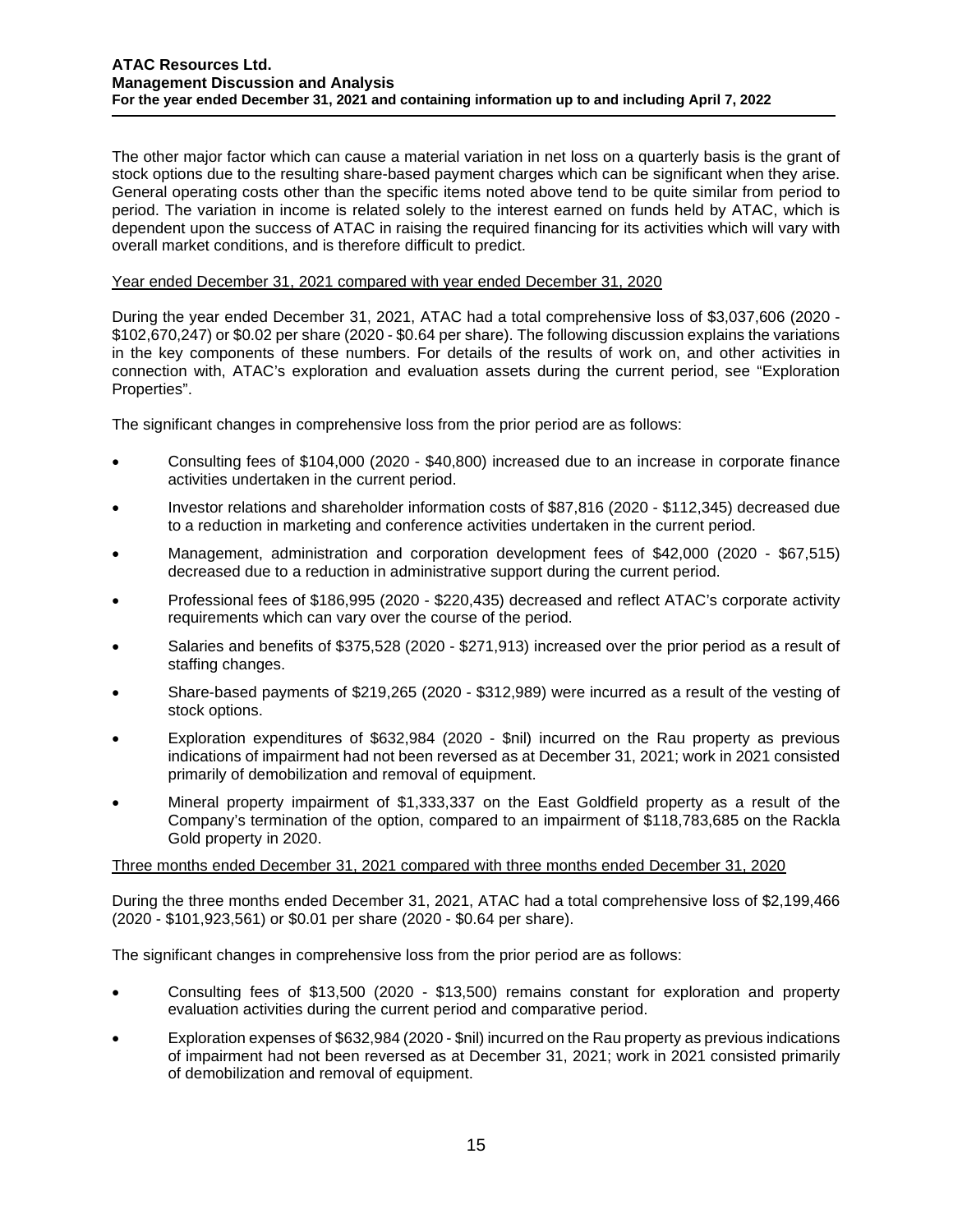- Investor relations and shareholder information costs of \$32,849 (2020 \$28,002) increased due to an increase in marketing and brand strategy activities undertaken in the current period.
- Professional fees of \$33,067 (2020 \$128,713) decreased and reflect ATAC's corporate activity requirements which can vary over the course of the period.
- Salaries and benefits of \$120,934 (2020 \$77,111) increased over the prior period as a result of an increase in the number of employees.
- Share-based payments of \$69,419 (2020 \$20,553) were incurred as a result of the vesting of stock options.
- Mineral property impairment of \$1,333,337 on the East Goldfield property as a result of the Company's termination of the option, compared to an impairment of \$118,783,685 on the Rackla Gold property in 2020.

## **SUMMARY FINANCIAL INFORMATION**

The following table shows the quarterly results for the past eight quarters:

| <b>Period Ending</b> | <b>Total Assets</b> | Comprehensive<br>Loss | <b>Comprehensive</b><br>Loss per Share<br>(Basic and<br>Diluted) | Number of<br><b>Shares</b><br>Outstanding |
|----------------------|---------------------|-----------------------|------------------------------------------------------------------|-------------------------------------------|
| December, 2021       | \$8,575,613         | \$2,199,466           | \$0.01                                                           | 184,368,547                               |
| September 30, 2021   | \$11,044,281        | \$372,932             | \$0.00                                                           | 184,338,547                               |
| June 30, 2021        | \$11,069,612        | \$145,634             | \$0.00                                                           | 184,338,547                               |
| March 31, 2021       | \$7,135,551         | \$308,167             | \$0.00                                                           | 162,738,547                               |
| December 31, 2020    | \$7,520,860         | \$101,923,561         | \$0.63                                                           | 162,738,547                               |
| September 30, 2020   | \$127,438,689       | \$358,536             | \$0.00                                                           | 162,658,547                               |
| June 30, 2020        | \$126,564,434       | \$32,391              | \$0.00                                                           | 162,383,547                               |
| March 31, 2020       | \$125,459,762       | \$355,759             | \$0.00                                                           | 158,035,720                               |

The net loss for the quarter ended December 31, 2021 included an impairment charge of \$1,333,337 in relation to the East Goldfield Property.

The net loss for the quarter ended December 31, 2020 included an impairment charge of \$118,783,685 in relation to the Rackla Gold Property.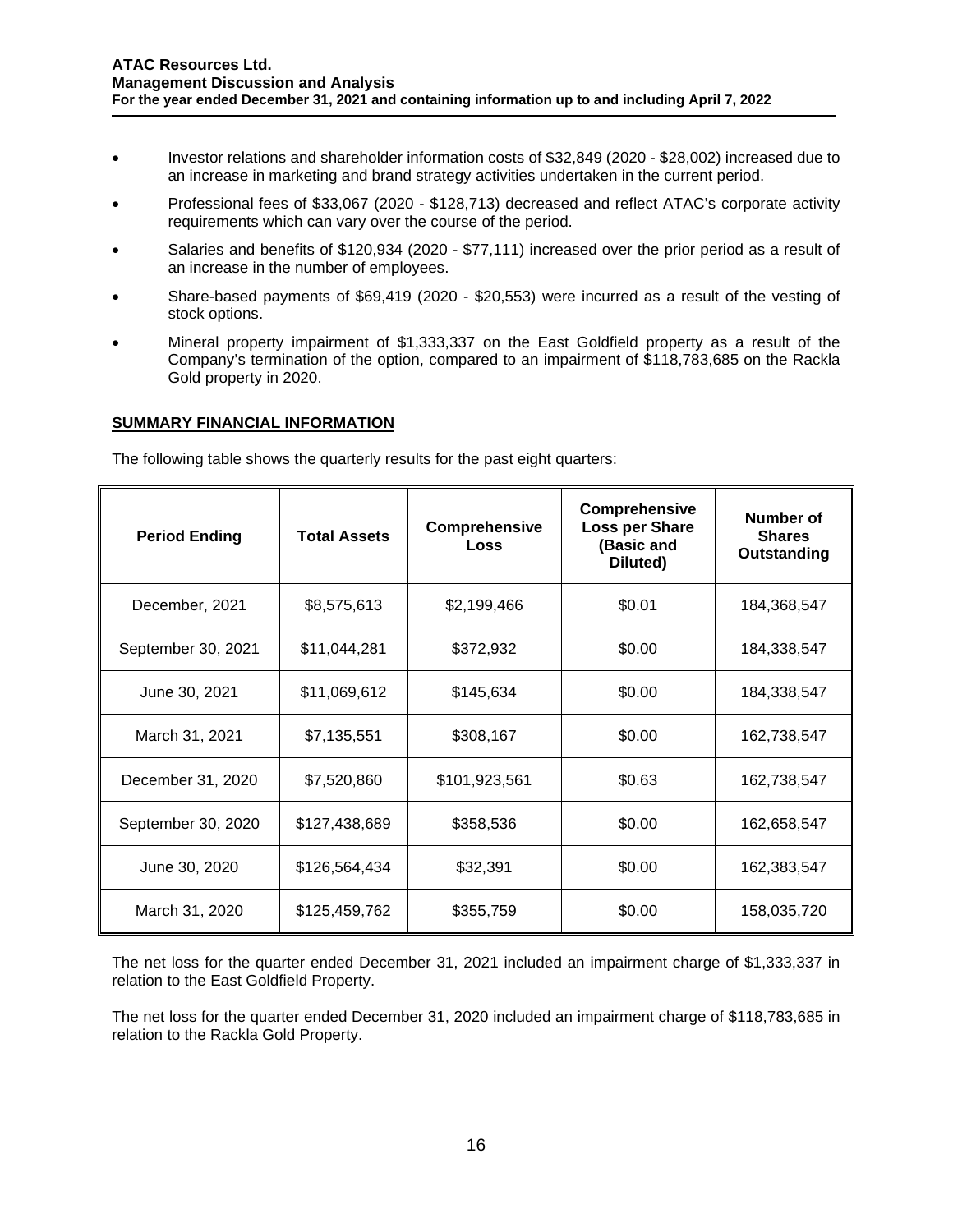# **LIQUIDITY AND CAPITAL RESOURCES**

To date ATAC has financed its operations through the sale of its common shares. As of December 31, 2021, working capital totalled \$5,925,344 compared to \$6,217,260 at December 31, 2020.

As of December 31, 2021, ATAC owned marketable securities of other publicly traded junior resource companies with a total market value of approximately \$374,499. These securities were acquired by ATAC pursuant to various property option or sales agreements. See "Risks and Uncertainties" and "Forward Looking Statements" for additional information.

ATAC has no source of revenue, income or cash flow. It is wholly dependent upon raising monies through the sale of its common shares to finance its business operations. ATAC expects to raise additional funds through public or private equity funding, joint venture arrangements, bank debt financing or from other sources. There can be no assurances that this capital will be available in amounts or on terms acceptable to ATAC, or at all. Failure to raise additional financing on a timely basis could cause ATAC to suspend its operation and eventually to forfeit or sell its interest in its mineral properties.

# **USE OF PROCEEDS**

During the years ended December 31, 2021 and 2020, and to the date of this MD&A, ATAC completed the following private placements:

- In June 2020, ATAC raised \$1.0 million in gross proceeds through a private placement. Proceeds from the placement were intended to fund exploration on the Rackla Gold property.
- On April 16, 2021, ATAC completed a flow-through private placement, issuing 4,800,000 flowthrough common shares at a price of \$0.21 per flow-through common share for gross proceeds of \$1,008,000. Proceeds from the placement were intended to fund exploration on ATAC's Yukon mineral properties.
- On June 25, 2021, ATAC completed a private placement consisting of:
	- 14,400,000 units at a price of \$0,175 per unit for gross proceeds of \$2,520,000. Each unit consisted of one common share and one-half of one share purchase warrant. Each whole warrant entitles the holder to purchase one common share at a price of \$0.24 until June 25, 2024; and
	- o 2,400,000 flow-through units at a price of \$0.21 per flow-through unit for gross proceeds of \$504,000. Each flow-through unit consisted of one flow-through common share and onehalf of one share purchase warrant. Each whole warrant entitles the holder to purchase one common share at a price of \$0.24 until June 25, 2024. Proceeds from the placement were intended for general working capital purposes and to fund exploration on the East Goldfield property in Nevada.
- On March 31, 2022, ATAC completed a flow-through private placement, issuing 25,000,000 flowthrough units at a price of \$0.16 per flow-through unit for gross proceeds of \$4,000,000. Each flowthrough unit consisted of one flow-through common share and one-half of one share purchase warrant. Each whole warrant entitles the holder to purchase one common share at a price of \$0.22 until March 31, 2024. Proceeds from the placement are intended for general working capital purposes and to fund exploration on ATAC's Yukon and BC mineral properties.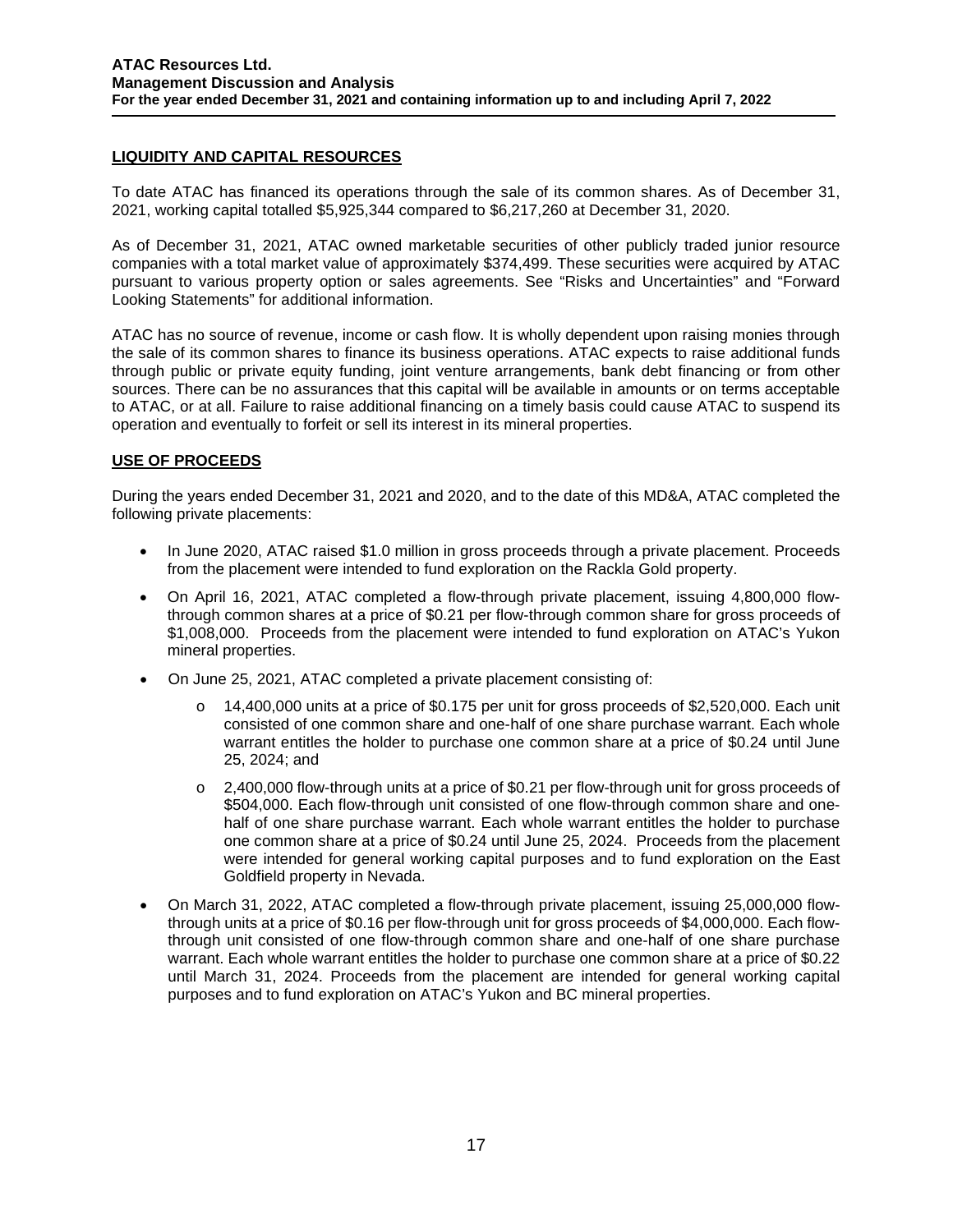The following table sets out a comparison of how ATAC used the proceeds following the closing date, an explanation of the variances and the impact of the variance on the ability of ATAC to achieve its business objectives and milestones.

| <b>Intended Use of Proceeds</b>       | <b>Actual Use of Proceeds</b>                                      |  |  |  |
|---------------------------------------|--------------------------------------------------------------------|--|--|--|
| To advance ATAC's properties and      | During the year ended December 31, 2021, ATAC spent \$54,932       |  |  |  |
| general and administrative<br>for     | property examination costs, \$2,402,854 on property<br>on          |  |  |  |
| purposes.                             | exploration costs, \$127,913 on property acquisition costs, and an |  |  |  |
|                                       | additional \$961,902 on cash general and administrative            |  |  |  |
|                                       | expenses. During the year ended December 31, 2020, ATAC            |  |  |  |
|                                       | spent \$22,440 on property examination costs, \$3,967,258 on       |  |  |  |
|                                       | property exploration costs, \$168,553 on property acquisition      |  |  |  |
|                                       | costs and an additional \$805,792 on cash general and              |  |  |  |
|                                       | administrative costs. The amounts raised in the year ended         |  |  |  |
|                                       | December 31, 2021 and to the date of this MD&A will be used to     |  |  |  |
|                                       | fund exploration activities on ATAC's mineral properties, as well  |  |  |  |
|                                       | as for general working capital purposes going forward.             |  |  |  |
| Explanation of variances and the      | The funds raised have been used as intended, to fund ATAC's        |  |  |  |
| impact of variances on the ability of | exploration on its mineral properties, and for general working     |  |  |  |
| ATAC to achieve its business          | capital purposes.                                                  |  |  |  |
| objectives and milestones             |                                                                    |  |  |  |

## **OFF-BALANCE SHEET ARRANGEMENTS**

ATAC does not utilize off-balance sheet arrangements.

# **PROPOSED TRANSACTIONS**

There are no proposed transactions as at December 31, 2021 or as at April 7, 2022, except as disclosed elsewhere in this document.

### **TRANSACTIONS WITH RELATED PARTIES**

Key management personnel comprise the Chief Executive Officer, Chief Financial Officer, Chief Operating Officer, Vice-President of Corporate and Project Development, Vice-President of Exploration, Chairman, former Chief Financial Officer, and directors of the Company. The aggregate value of transactions and outstanding balances with key management personnel and directors and entities over which they have control or significant influence were as follows: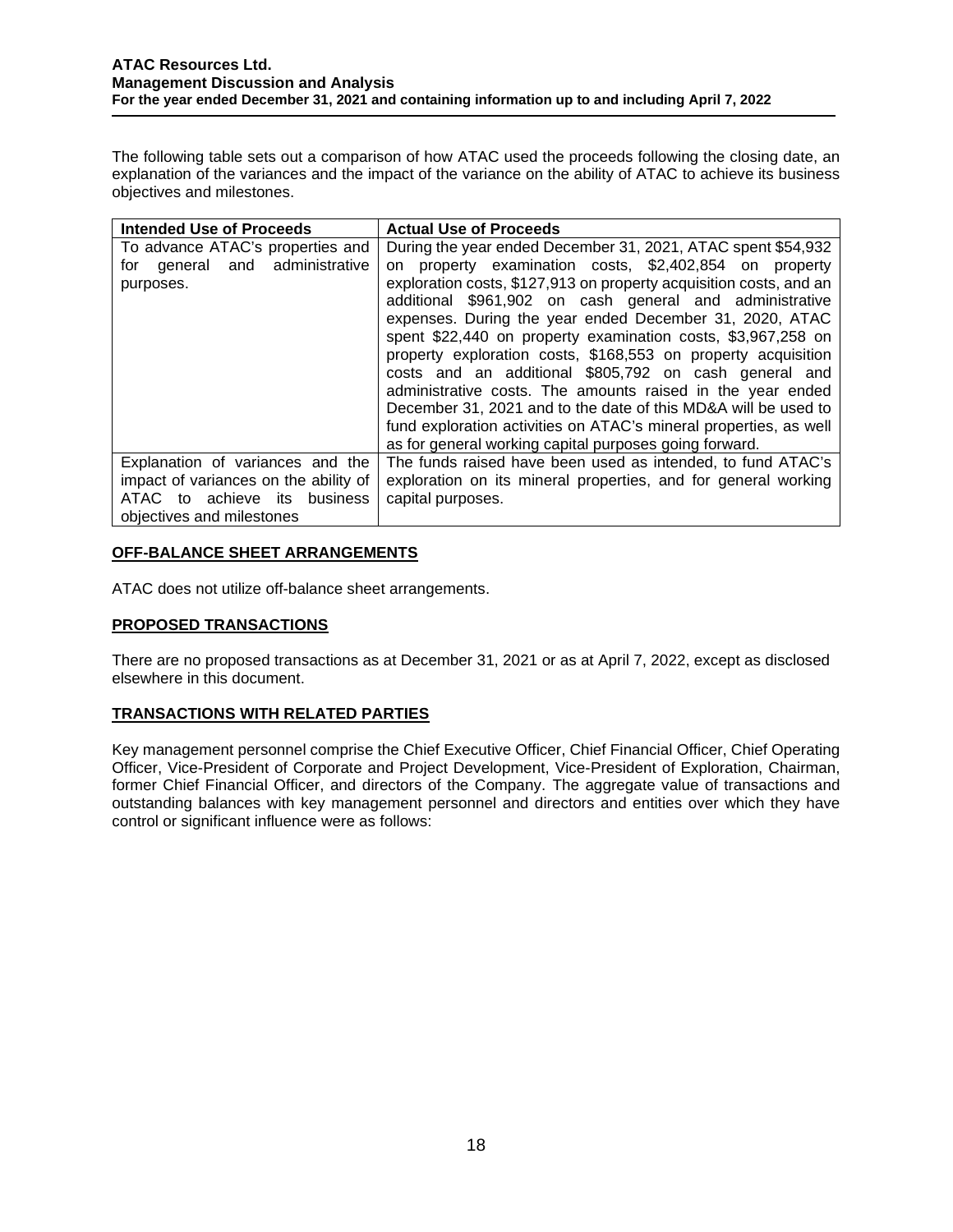|                                   |                                 | For the year<br>ended |           | For the year<br>ended |           |
|-----------------------------------|---------------------------------|-----------------------|-----------|-----------------------|-----------|
|                                   |                                 |                       | December  |                       | December  |
|                                   |                                 |                       |           |                       |           |
|                                   | Classification                  |                       | 31, 2021  |                       | 31, 2020  |
| Archer Cathro (a)                 |                                 |                       |           |                       |           |
| Geological services               | Property costs                  | \$                    | 282,814   | \$                    | 950,996   |
| Office and administration         | Office rent                     |                       | 33,164    |                       | 72,025    |
|                                   |                                 |                       | 315,978   |                       | 1,023,021 |
| Carvest - geological services (b) | Property costs                  |                       | 13,050    |                       | 3,915     |
| Yeadon Law Corp. (c)              | Professional fees               |                       | 87,754    |                       | 59,027    |
| DBM CPA (d)                       | Professional fees               |                       | 14,500    |                       | 60,300    |
| D. Goss Corporation (e)           | Consulting fees                 |                       | 42,000    |                       | 31,500    |
| Graham Downs (f)                  | Salaries and benefits           |                       | 225,000   |                       | 229,248   |
| lan Talbot (g)                    | Management fees                 |                       | 42,000    |                       | 40,394    |
| Kenway Mack (h)                   | Consulting fees                 |                       | 12,000    |                       | 9,300     |
| Andrew Carne (i)                  | Property costs and salaries and |                       |           |                       |           |
|                                   | benefits                        |                       | 134,216   |                       | 84,230    |
| Adam Coulter (j)                  | Property costs and salaries and |                       |           |                       |           |
|                                   | benefits                        |                       | 134,216   |                       | 85,534    |
| Red Fern Consulting (k)           | Professional fees               |                       | 5,500     |                       |           |
|                                   |                                 |                       |           |                       |           |
|                                   |                                 | S                     | 1,026,214 | \$                    | 1,626,469 |

- (a) Archer Cathro is a geological consulting firm that is a former related party through its management contracts, which confer significant influence over operations. Charges are for property location, acquisition, exploration, management, accounting, office rent and administration.
- (b) Robert Carne is a Company director. He controls Carvest Holdings Ltd. ("Carvest"), which provides geological consulting services to ATAC.
- (c) Glenn Yeadon is a director and ATAC's Secretary. He controls Glenn R. Yeadon Personal Law Corporation ("Yeadon Law Corp."), which provides ATAC with legal services. Transactions for the year ended December 31, 2021 include \$28,270 (2020 - \$5,000) in share issuance costs.
- (d) Larry Donaldson is ATAC's former CFO. He is a principal of Donaldson Brohman Martin CPA Inc. ("DBM CPA"). Prior to June 1, 2021, DBM CPA provided ATAC with accounting and tax services.
- (e) Douglas Goss is a director and ATAC's Chairman of the Board. He controls Douglas O. Goss Professional Corporation ("D. Goss Corporation"), which provides consulting services to ATAC.
- (f) Graham Downs is ATAC's President and CEO. He is paid a monthly salary and benefits for his services.
- (g) Ian Talbot is ATAC's COO. He provides ATAC with management services.
- (h) Bruce Kenway is a former Company director and former Chairman of the Audit Committee. He is a partner in Kenway Mack Slusarchuk Stewart LLP ("Kenway Mack"), which provided advisory services to ATAC. He retired from ATAC's Board of Directors on February 10, 2022.
- (i) Andrew Carne is ATAC's Vice-President of Corporate and Project Development. He is paid a monthly salary for his services. He commenced his employment with ATAC on May 1, 2020. Transactions for the year ended December 31, 2021 include \$43,107 (2020 - \$54,112) in exploration and evaluation expenditures and \$11,387 (2020 - \$nil) in property examination costs.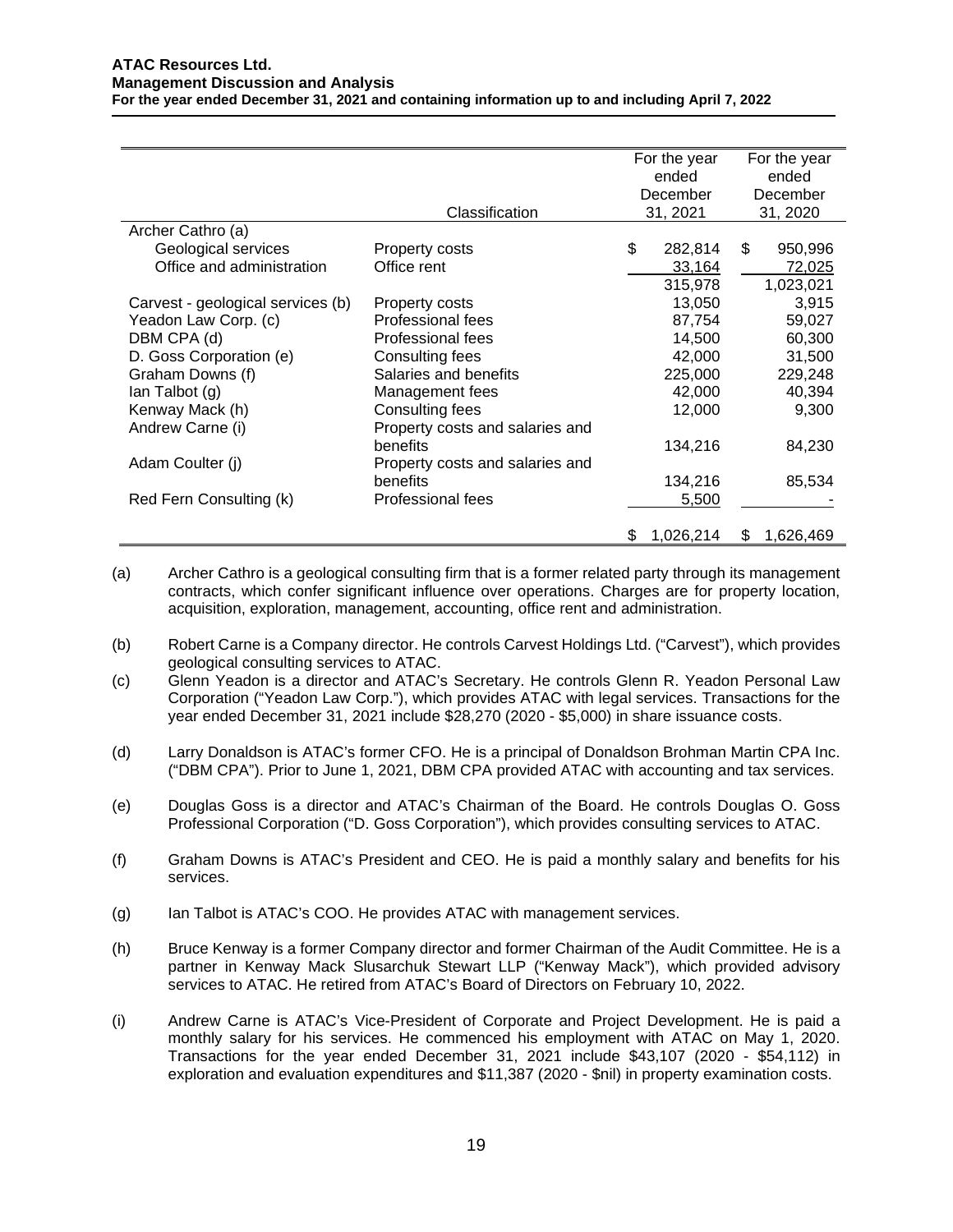- (j) Adam Coulter is the Company's Vice-President of Exploration. He is paid a monthly salary for his services. He commenced his employment with ATAC on May 1, 2020. Transactions for the year ended December 31, 2021 include \$83,340 (2020 - \$75,011) in exploration and evaluation expenditures and \$14,790 (2020 - \$nil) in property examination costs.
- (k) Jasmine Lau is the Company's CFO effective December 1, 2021. She is an associate of Red Fern Consulting Ltd, which provides accounting services to the Company.

All related party balances are unsecured and are due within thirty days without interest.

## *Stock option transactions with related parties:*

During the year ended December 31, 2021, 2,850,000 stock options were granted to key management personnel, directors and employees having a fair value on issue of \$243,623. The options granted are exercisable at \$0.18 until July 8, 2026. All options vest over on a quarterly basis commencing three months of the date of grant.

During the year ended December 31, 2020, 1,695,000 stock options were granted to key management personnel and directors having a fair value on issue of \$201,802. 1,500,000 of the options granted are exercisable at \$0.22 until January 9, 2025 and are fully vested. The remaining 195,000 options granted have an exercise price of \$0.20 until April 28, 2025 and are fully vested.

## **RISKS AND UNCERTAINTIES**

In conducting its business, ATAC faces a number of risks and uncertainties related to the mineral exploration industry. Some of these risk factors include risks associated with land title, exploration and development, government and environmental regulations, permits and licenses, competition, fluctuating metal prices, the requirement and ability to raise additional capital through future financings and price volatility of publicly traded securities.

(a) Title Risks

Although ATAC has exercised due diligence with respect to determining title to the properties in which it has a material interest, there is no guarantee that title to such properties will not be challenged or impugned. Third parties may have valid claims underlying portions of ATAC's interests. Its claims, permits or tenures may be subject to prior unregistered agreements or transfers or to First Nations land disputes. Title to the claims, permits or tenures comprising ATAC's properties may also be affected by undetected defects. If a title defect exists, it is possible that ATAC may lose all or part of its interest in the property to which such defect relates.

(b) Exploration and Development

Resource exploration and development is a highly speculative business, characterized by a number of significant risks including, but not limited to, unprofitable efforts resulting not only from the failure to discover mineral deposits but also from finding mineral deposits that, though present, are insufficient in quantity and quality to return a profit from production.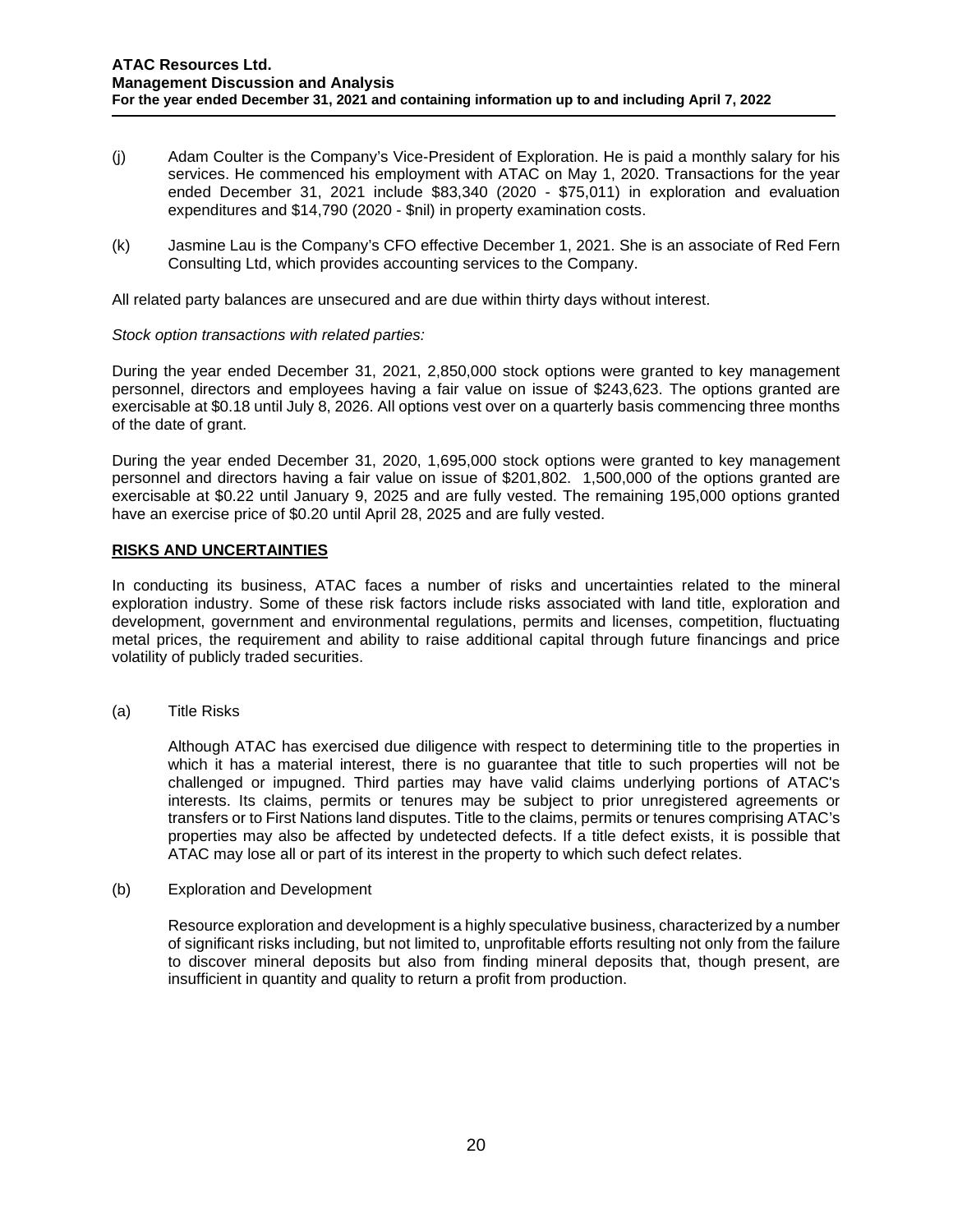### (c) Environmental Regulations, Permits and Licenses

ATAC's operations may be subject to environmental regulations promulgated by government agencies from time to time. Environmental legislation provides for restrictions and prohibitions on spills, releases or emissions of various substances produced in association with certain mining industry operations, such as seepage from tailings disposal areas that would result in environmental pollution. A breach of such legislation may result in the imposition of fines and penalties. In addition, certain types of operations require the submission and approval of environmental impact assessments. Environmental legislation is evolving in a manner that means standards are stricter and enforcement, fines and penalties for noncompliance are more stringent.

ATAC's operations are carried out in accordance with various permits including, but not limited to, surface use, surface disturbance and water use. Permits are issued by the territorial or state governmental or municipal agency having jurisdiction over the matter for which a permit is sought. The issuance of an applicable permit is not guaranteed and ATAC's operations may be delayed, suspended or prohibited from commencing if the necessary permits cannot be obtained in a timely manner or at all.

#### (d) Competition

The mineral exploration industry is intensely competitive in all its phases, and ATAC competes with other companies that have greater financial and technical resources. Competition could adversely affect ATAC's ability to acquire suitable properties or prospects in the future.

#### (e) Fluctuating Metal Prices

Factors beyond the control of ATAC have a direct effect on global metal prices, which have fluctuated widely, particularly in recent years. Consequently, the economic viability of any of ATAC's exploration projects and ATAC's ability to finance the development of its projects cannot be accurately predicted and may be adversely affected by fluctuations in metal prices.

### (f) Future Financings

ATAC's continued operation will be dependent in part upon its ability to generate operating revenues and to procure additional financing. To date, ATAC has done so through equity financing.

Fluctuations of global equity markets can have a direct effect on the ability of exploration companies, including ATAC, to finance project acquisition and development through the equity markets. There can be no assurance that funds from ATAC's current income sources can be generated or that other forms of financing can be obtained at a future date. Failure to obtain additional financing on a timely basis may cause ATAC to postpone exploration or development plans, forfeit rights in some or all of the properties or joint ventures, or reduce or terminate some or all of the operations.

#### (g) Price Volatility of Publicly Traded Securities

In recent years, particularly in response to the COVID-19 pandemic, global securities markets have experienced a high level of price and volume volatility, and the market prices of securities of many companies have experienced wide fluctuations in price that have not necessarily been related to the operating performance, underlying asset values or prospects of such companies. There can be no assurance that continual fluctuations in price will not occur. It may be anticipated that any quoted market for the common shares of ATAC will be subject to market trends and conditions generally, notwithstanding any potential success of ATAC in creating revenues, cash flows or earnings. The value of the common shares of ATAC will be affected by market volatility.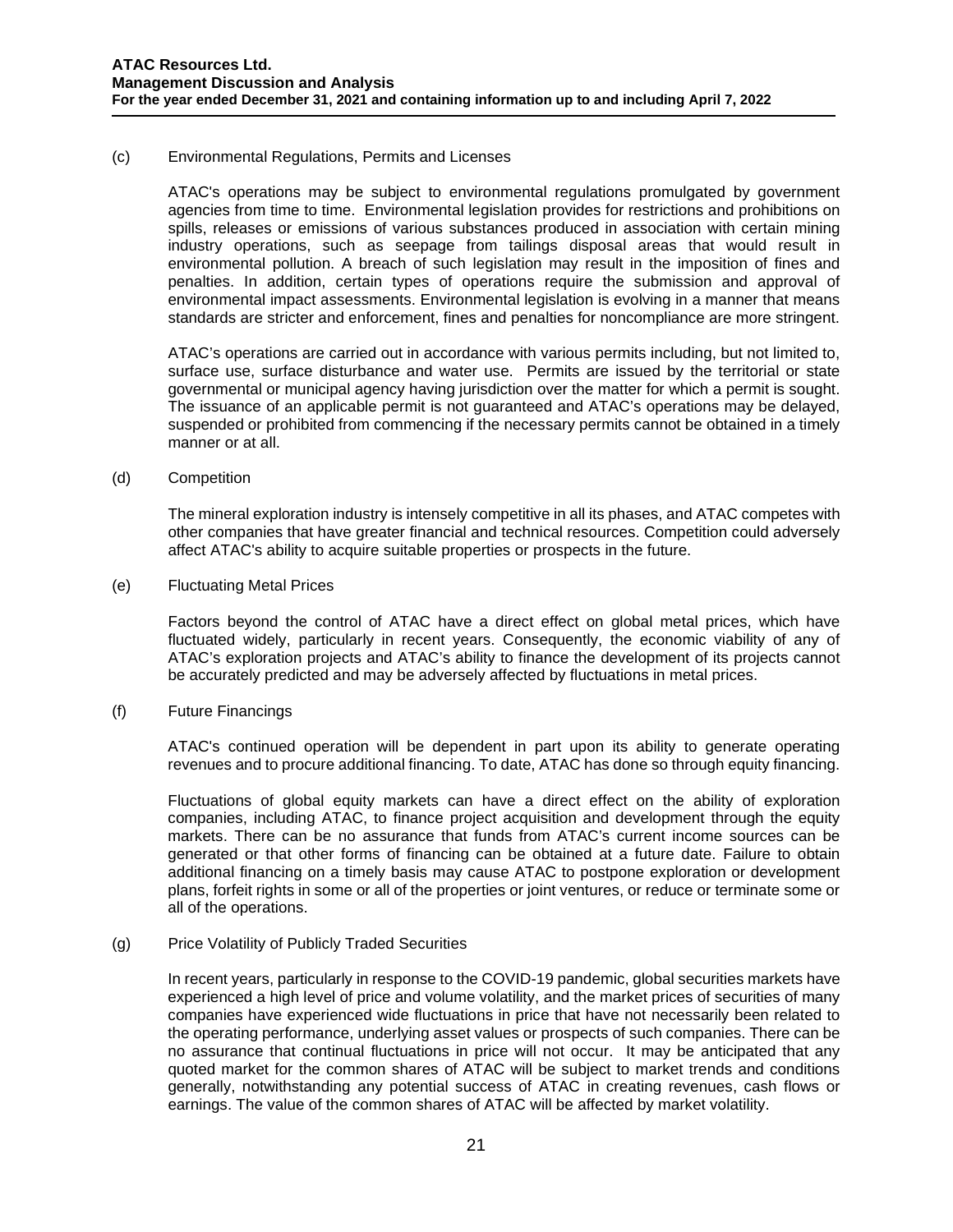### (h) COVID-19 Pandemic

On March 11, 2020, the World Health Organization recognized the novel coronavirus ("COVID-19") as a global pandemic. ATAC continues to evaluate the impact of COVID-19, which could create significant uncertainty for ATAC and its operations. Despite the relaxation of many COVID-19 related restrictions, ATAC management and contractors continue to operate in accordance with applicable local, Provincial, Territorial or State COVID-19 safety protocols.

# **CRITICAL ACCOUNTING ESTIMATES AND FINANCIAL INSTRUMENTS**

ATAC prepares its financial statements in conformity with IFRS. ATAC lists its significant accounting policies and its financial instruments in Notes 2 and 13 respectively, to its annual audited consolidated financial statements for the year ended December 31, 2021. Of the accounting policies, ATAC considers the following policy to be the most critical to the reader's full understanding and evaluation of ATAC's reported financial results.

### Deferred Exploration Costs

ATAC is in the exploration stage with respect to its investment in natural resource properties and accordingly follows the practice of capitalizing all costs related to each exploration project, until such time as the project is put into commercial production, sold or abandoned. Management reviews capitalized costs on its mineral properties for signs of impairment both quarterly and annually and will recognize impairment in value based upon current exploration results and upon management's assessment of the future probability of profitable revenues from production on the property or proceeds from the sale or option of the property.

## **ADDITIONAL DISCLOSURE FOR VENTURE ISSUERS WITHOUT SIGNIFICANT REVENUE**

Additional disclosure concerning ATAC's general and administrative expenses and resource property costs is provided in ATAC's Consolidated Statements of Comprehensive Loss and Note 6 contained in its audited consolidated financial statements for the year ended December 31, 2021 that is available at [www.sedar.com](http://www.sedar.com/) under the ATAC profile or on ATAC's website at [www.atacresources.com.](http://www.atacresources.com/)

# **MANAGEMENT AND BOARD OF DIRECTORS**

Effective June 9, 2021, Larry Donaldson resigned as ATAC's Chief Financial Officer. Andrew Carne, ATAC's VP, Corporate and Project Development was appointed interim Chief Financial Officer.

Effective October 1, 2021, James Gray was appointed to ATAC's Board of Directors.

Effective December 1, 2021, Jasmine Lau was appointed ATAC's Chief Financial Officer.

Effective February 10, 2022, Bruce Kenway resigned from ATAC's Board of Directors.

### **INVESTOR RELATIONS**

All investor relations functions are performed by ATAC management and employees.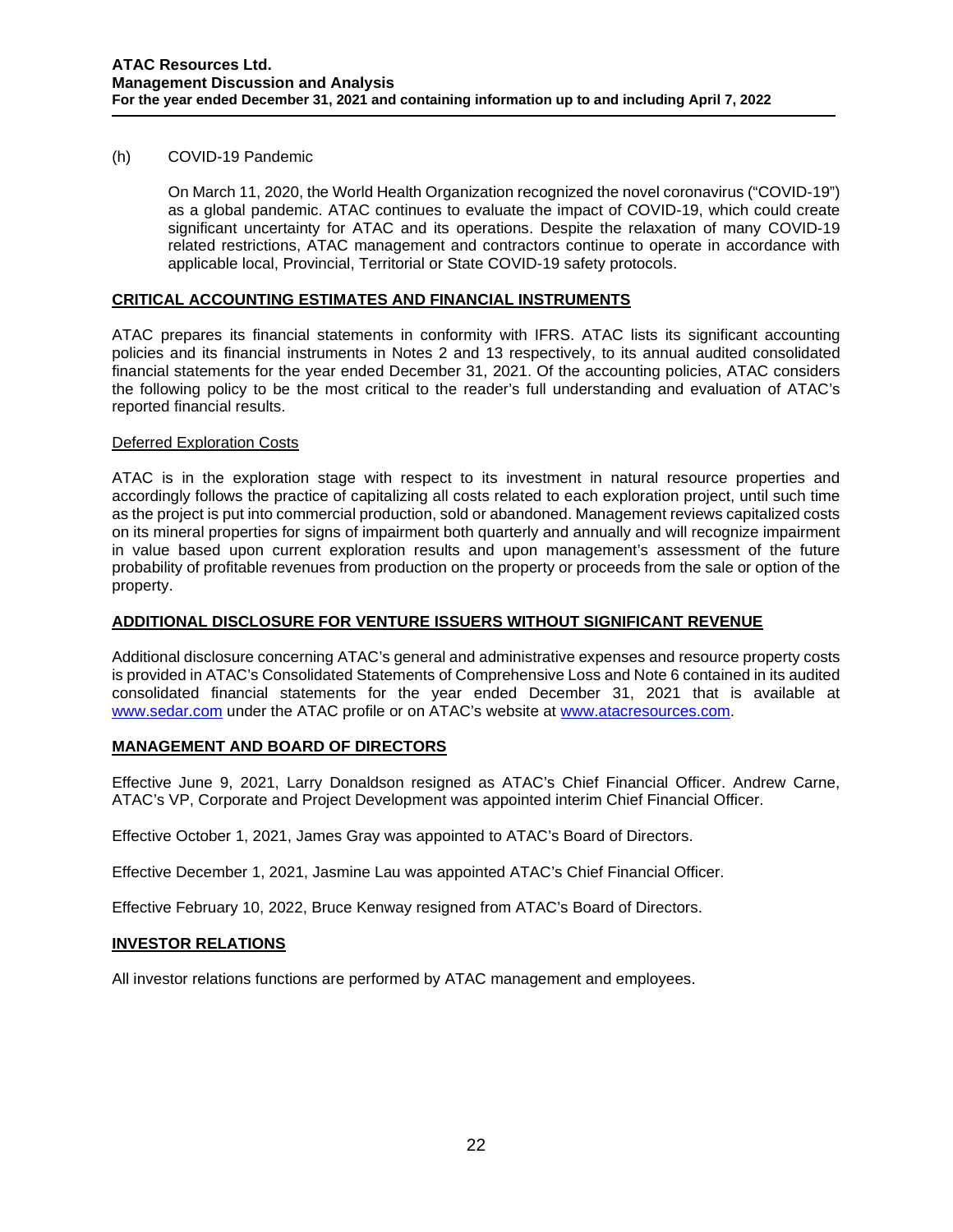## **SHARE CAPITAL INFORMATION**

The authorized share capital of ATAC consists of the following classes of shares:

- (a) an unlimited number of common shares without par value; and<br>(b) an unlimited number of Class A preferred shares with a par valu
- an unlimited number of Class A preferred shares with a par value of \$1.00 each.

As at April 7, 2022, the following common shares, options and share purchase warrants were outstanding:

|                        |             | <b>Exercise</b> |                    |
|------------------------|-------------|-----------------|--------------------|
|                        | # of Shares | <b>Price</b>    | <b>Expiry Date</b> |
| Issued and Outstanding | 209,813,641 |                 |                    |
| <b>Common Shares</b>   |             |                 |                    |
|                        | 2,110,000   | \$0.55          | May 26, 2022       |
|                        | 2,640,000   | \$0.55          | February 1, 2023   |
|                        | 1,605,000   | \$0.30          | February 4, 2024   |
|                        | 100,000     | \$0.30          | February 4, 2024   |
| <b>Stock Options</b>   | 1,725,000   | \$0.22          | January 9, 2025    |
|                        | 195,000     | \$0.20          | April 28, 2025     |
|                        | 100,000     | \$0.17          | April 8, 2026      |
|                        | 2,950,000   | \$0.18          | July 8, 2026       |
|                        | 250,000     | \$0.18          | July 8, 2026       |
|                        | 11,675,000  |                 |                    |
|                        | 2,173,914   | \$0.27          | June 30, 2022      |
|                        | 260,870     | \$0.23          | June 30, 2022      |
| Warrants               | 9,259,478   | \$0.24          | June 25, 2024      |
|                        | 13,944,875  | \$0.22          | March 31, 2024     |
|                        | 25,639,137  |                 |                    |
| <b>Fully Diluted</b>   | 247,127,778 |                 |                    |